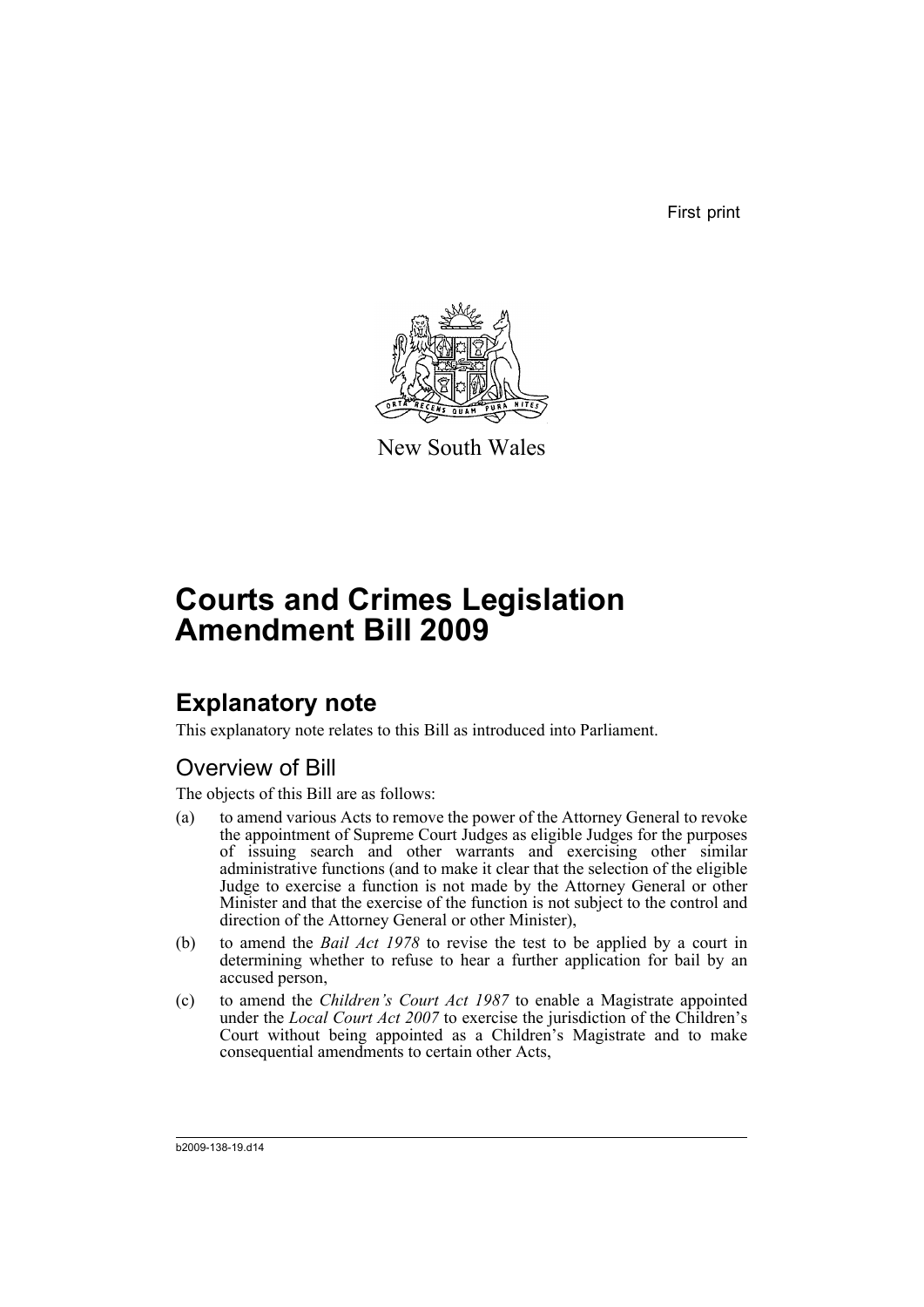Explanatory note

- (d) to amend the *Civil Procedure Act 2005* to provide for the President of the Industrial Relations Commission or a judicial member of the Commission (within the meaning of the *Industrial Relations Act 1996*) nominated for the time being by the President to be a member of the Uniform Rules Committee,
- (e) to amend the *Civil Procedure Act 2005* and the *Industrial Relations Act 1996* to provide for the application of the *Civil Procedure Act 2005* and the *Uniform Civil Procedure Rules 2005* in civil proceedings in the Industrial Relations Commission and the Industrial Court,
- (f) to amend the *Confiscation of Proceeds of Crime Act 1989* to make it clear that the power to issue search warrants under Division 1 of Part 3 of that Act is exercisable by an authorised officer within the meaning of the *Law Enforcement (Powers and Responsibilities) Act 2002*,
- (g) to amend the *Crimes (Criminal Organisations Control) Act 2009* as follows:
	- (i) to enable a police officer to request a person suspected of being a person on whom notice of an interim control order is required to be served or of being subject to a control order and of associating with another person who is the subject of a control order to disclose his or her identity and to make it an offence for the person to fail or refuse without reasonable excuse to disclose his or her identity or to give false or misleading information about it,
	- (ii) to enable a police officer to detain a person suspected of being a person on whom notice of an interim control order is required to be served in order to serve the notice,
	- (iii) to make it clear that substituted service of an interim control order may be ordered at any time during the period in which notice of the making of the order must be served under section 16 (1) of that Act,
	- (iv) to enable control orders to be made against certain former members of declared organisations,
	- (v) to make it an offence for a controlled member of a declared organisation to associate with another controlled member on 3 or more occasions within a 3-month period,
- (h) to amend the *Criminal Procedure Act 1986* to enable the Industrial Registrar to make orders commencing summary proceedings under section 246 of that Act with respect to offences that may be dealt with by the President or a judicial member of the Industrial Relations Commission under Part 5 of Chapter 4 of that Act,
- (i) to amend the *Evidence (Audio and Audio Visual Links) Act 1998* to require all members of the NSW Police Force to give corroborative evidence in chief of evidence given by other members of the NSW Police Force by audio link or audio visual link,
- (j) to amend the *Law Enforcement (Powers and Responsibilities) Act 2002* as follows: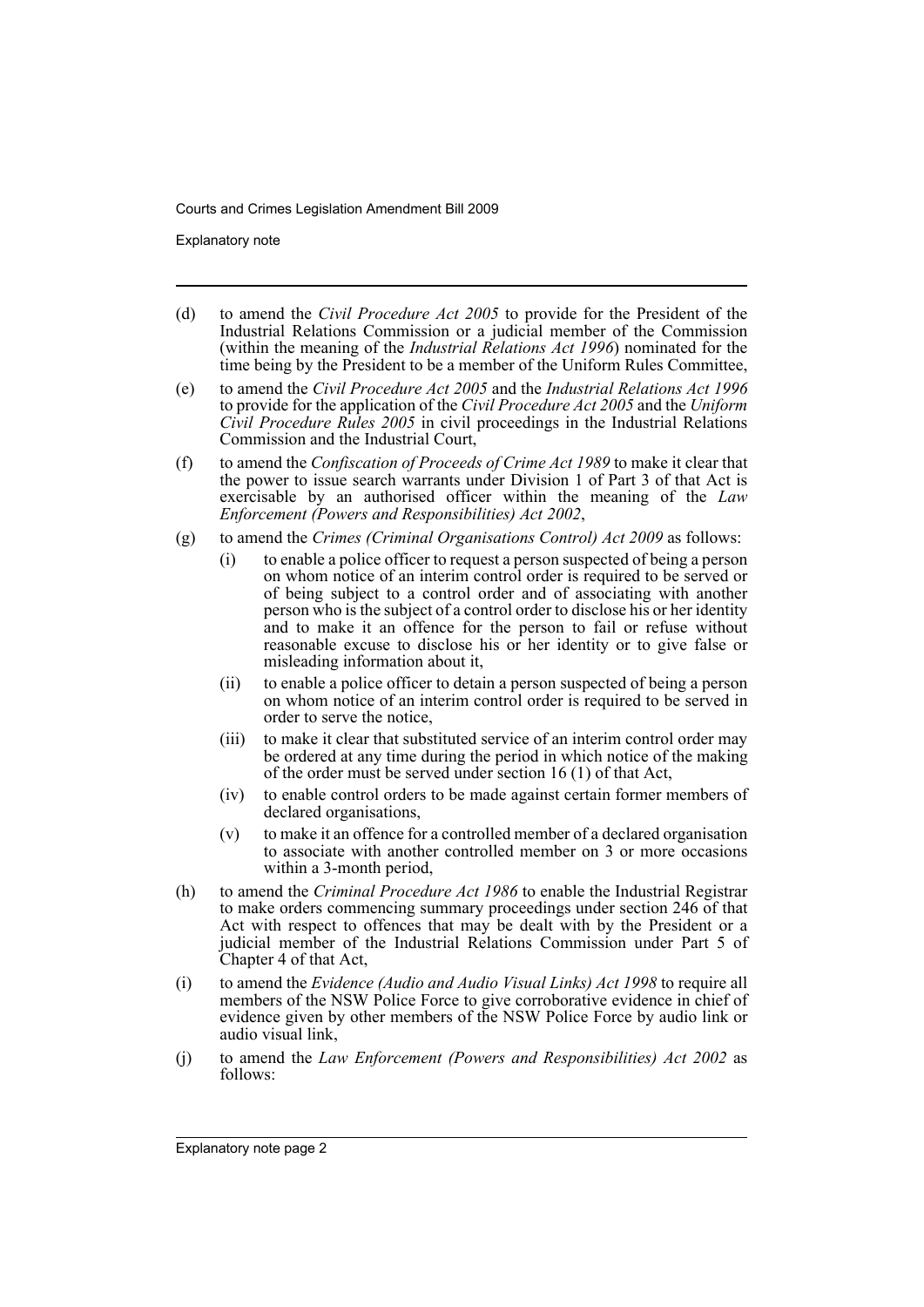Explanatory note

- (i) to omit a superfluous definition,
- (ii) to make it clear that the eligible applicant for a covert search warrant need not personally be intending to carry out the entry and search of the premises authorised by the warrant,
- (k) to amend the *Legal Profession Act 2004* to put beyond doubt the power of the District Court to hear an appeal against a decision of a costs assessor as to a matter of law under section 384 of that Act that was made under the *Legal Profession Act 1987* so long as no hearing date has been allocated,
- (l) to amend the *Local Court Act 2007* as follows:
	- (i) to enable the Chief Magistrate to appoint any officer of the Local Court to the Local Court Rule Committee,
	- (ii) so that the Minister need appoint a person as a member of the Local Court Rule Committee only if the Minister thinks it appropriate to do so.

## Outline of provisions

**Clause 1** sets out the name (also called the short title) of the proposed Act.

**Clause 2** provides for the commencement of the proposed Act on the date of assent to the proposed Act (with some exceptions).

### **Schedule 1 Amendment of Acts relating to eligible Judges and Magistrates**

A number of Acts provide for the conferral of functions of an administrative nature (such as the issue of search and other warrants) on Judges as *personae designatae*. The relevant sections of the Acts concerned provide for the Attorney General to declare a Supreme Court Judge to be an eligible Judge if the Judge has consented to being nominated as an eligible Judge and enable the Attorney General to revoke such a declaration.

**Schedule 1** amends the relevant sections to remove the power of the Attorney General to revoke the declaration of an eligible Judge and provide instead for the automatic revocation of such a declaration if a Supreme Court Judge revokes his or her consent, ceases to be a Judge or if the Chief Justice notifies the Attorney General that the declaration should not continue.

The Schedule also makes it clear that the selection of the eligible Judge to exercise a function is not made by the Attorney General or other Minister and that the exercise of the function is not subject to the control and direction of the Attorney General or other Minister.

The eligible Judges concerned are conferred with powers under the following provisions (in the *Surveillance Devices Act 2007* the eligible Judge power extends to eligible Magistrates):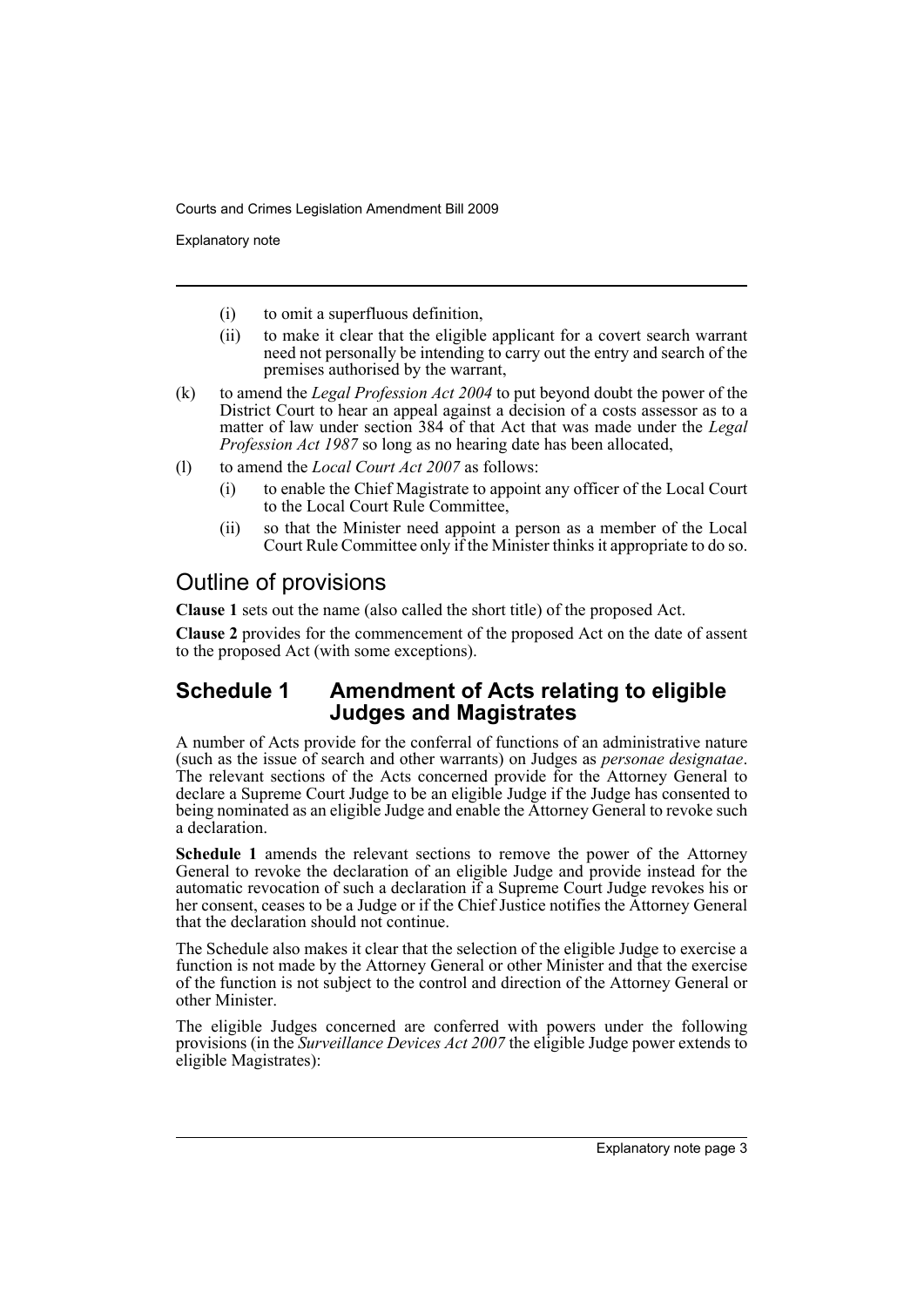Explanatory note

- (a) section 9 of the *Crimes (Criminal Organisations Control) Act 2009* (which confers a power to make a declaration that a particular organisation is a declared organisation for the purposes of the Act),
- (b) section 7 of the *Law Enforcement and National Security (Assumed Identities) Act 1998* (which confers a power to authorise an entry in the Registry of Births, Deaths and Marriages),
- (c) section 46C of the *Law Enforcement (Powers and Responsibilities) Act 2002* (which confers a power to grant covert search warrants),
- (d) Part 3 of the *Surveillance Devices Act 2007* (which confers a power to grant surveillance device warrants),
- (e) Part 3 of the *Terrorism (Police Powers) Act 2002* (which confers a power to issue covert search warrants).

## **Schedule 2 Other amendments of Acts**

#### **Schedule 2.1 Bail Act 1978 No 161**

Currently, section 22A of the *Bail Act 1978* requires a court to refuse to entertain a further application for bail by a person accused of an offence if an application by the person in relation to that bail has already been made and dealt with by the court, unless:

- (a) the person was not legally represented when the previous application was dealt with, and the person now has legal representation, or
- (b) the court is satisfied that new facts or circumstances have arisen since the previous application that justify the making of another application.

Further applications to a court cannot be made by a lawyer for an accused person, except where the application would be permitted under paragraph (a) or (b) above.

**Schedule 2.1 [1]** requires a court to refuse to entertain an application for bail by a person accused of an offence if an application has already been made and dealt with by the court, unless there are grounds for a further application for bail. The grounds for a further application are:

- (a) the person was not legally represented when the previous application was dealt with and the person now has legal representation, or
- (b) information relevant to the grant of bail is to be presented in the application that was not presented to the court in the previous application, or
- (c) circumstances relevant to the grant of bail have changed since the previous application was made.

**Schedule 2.1 [2]** provides that a lawyer for an accused person may refuse to make a further application for bail if there are no grounds for a further application for bail.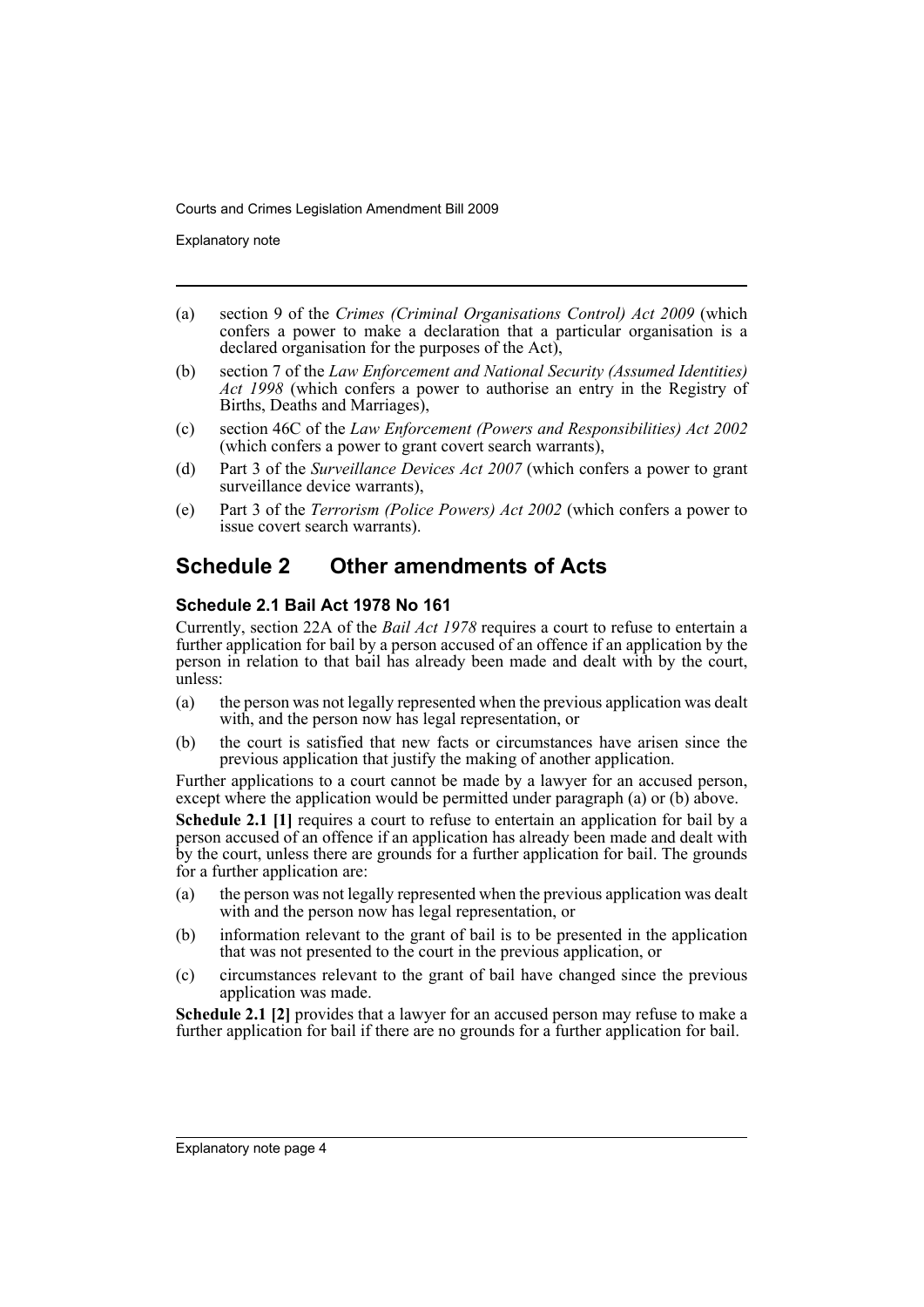Explanatory note

#### **Schedule 2.2 Children and Young Persons (Care and Protection) Act 1998 No 157**

**Schedule 2.2** amends the *Children and Young Persons (Care and Protection) Act 1998* as described below in relation to the amendments made by Schedule 2.5.

#### **Schedule 2.3 Children (Detention Centres) Act 1987 No 57**

**Schedule 2.3** amends the *Children (Detention Centres) Act 1987* as described below in relation to the amendments made by Schedule 2.5.

#### **Schedule 2.4 Children Legislation Amendment (Wood Inquiry Recommendations) Act 2009 No 13**

**Schedule 2.4** amends the *Children Legislation Amendment (Wood Inquiry Recommendations) Act 2009* as described below in relation to the amendments made by Schedule 2.5.

#### **Schedule 2.5 Children's Court Act 1987 No 53**

Currently, a proclamation made under section 10 of the *Children's Court Act 1987* that was continued in force on the repeal of that section in 2000 provides that the jurisdiction of the Children's Court may be exercised by any Magistrate sitting at any place where a Local Court is established under the *Local Courts Act 1982* or any Children's Court listed in the Schedule to the proclamation.

The proclamation is out of date as it does not reflect that, as a consequence of the commencement of the *Local Court Act 2007*, there is now a single Local Court (sittings of which are held in various places in New South Wales or cover all places where Children's Courts sit).

**Schedule 2.5 [1] and [2]** provide instead for any Magistrate to exercise the jurisdiction of the Children's Court if authorised to do so by the President of the Children's Court and the Chief Magistrate of the Local Court. **Schedule 2.5 [3]** makes a consequential amendment to put beyond doubt that actions taken by Magistrates in purported exercise of the jurisdiction conferred by the proclamation under section 10 of the *Children's Court Act 1987* were valid.

**Schedule 2.2 and 2.3** make consequential amendments to section 107 (4) of the *Children and Young Persons (Care and Protection) Act 1998* and section 39 of the *Children (Detention Centres) Act 1987*, respectively.

**Schedule 2.4** omits an amendment to section 107 (4) of the *Children and Young Persons (Care and Protection) Act 1998* (*the 1998 Act*) made by the *Children Legislation Amendment (Wood Inquiry Recommendations) Act 2009* (the *1998 amendment*) that will be superseded by the amendment proposed to be made by **Schedule 2.2**. The effect of the amendments (read together with section 16 (2) of the *Children's Court Act 1987*) is that the President of the Children's Court and Magistrates authorised to carry out functions conferred or imposed on Children's Magistrates by the President of the Children's Court and the Chief Magistrate of the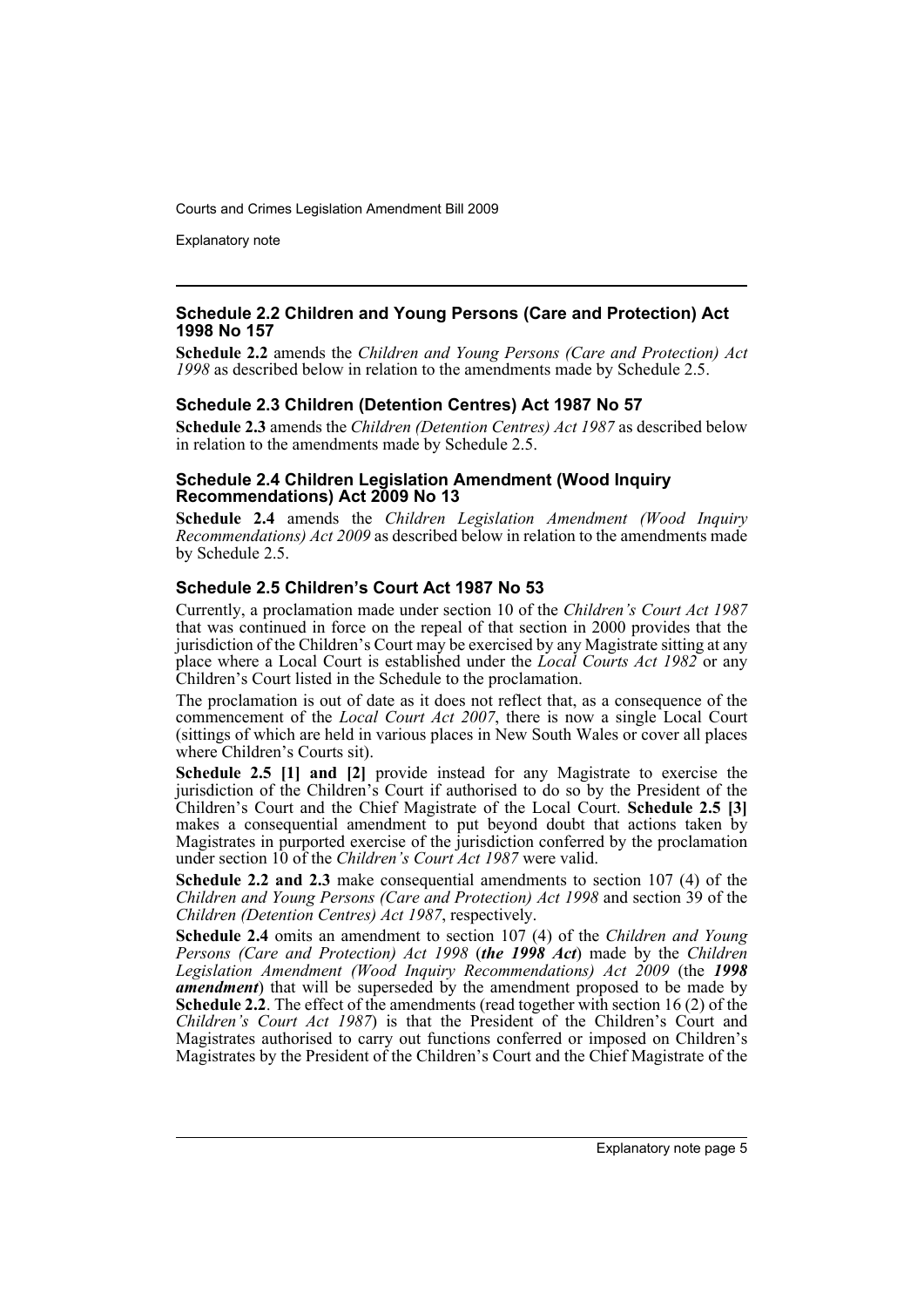Explanatory note

Local Court may carry out the functions of Children's Magistrates under section 107 of the 1998 Act.

#### **Schedule 2.6 Civil Procedure Act 2005 No 28**

**Schedule 2.6 [2]** amends section 8 of the *Civil Procedure Act 2005* as described in paragraph (d) of the Overview above. **Schedule 2.6 [1], [4] and [5]** make consequential amendments.

**Schedule 2.6 [3]** amends Schedule 1 to the *Civil Procedure Act 2005* to apply Parts 3–9 of that Act to civil proceedings before the Industrial Court (subject to the Uniform Rules under that Act) as described in paragraph (e) of the Overview above.

**Schedule 2.11** makes consequential amendments to the *Industrial Relations Act 1996* to ensure consistency in the application of the *Civil Procedure Act 2005* and *Uniform Civil Procedure Rules 2005*.

**Schedule 2.6 [6]** amends Schedule 6 to the *Civil Procedure Act 2005* to insert a savings and transitional regulation-making power.

#### **Schedule 2.7 Confiscation of Proceeds of Crime Act 1989 No 90**

**Schedule 2.7** amends the *Confiscation of Proceeds of Crime Act 1989* as described in paragraph (f) of the Overview above.

#### **Schedule 2.8 Crimes (Criminal Organisations Control) Act 2009 No 6**

An interim control order under the *Crimes (Criminal Organisations Control) Act 2009* takes effect on the day on which notice of the order is personally served in accordance with section 16 of that Act. Service must be made within 28 days of the making of the interim control order. If notice cannot practicably be served in accordance with section 16, the Supreme Court may make a direction under section 16A of the Act for substituted service.

**Schedule 2.8 [1]** amends section 16 of the *Crimes (Criminal Organisations Control) Act 2009* to enable a police officer to request a person to disclose his or her identity and remain at a particular place for up to 2 hours to enable service of the notice if the police officer has reasonable cause to believe the person is a person on whom notice of the making of an interim control order is required to be served. If the person fails to comply with the request to remain at the place he or she may be detained for up to 2 hours to serve the notice.

Section 26 of the *Crimes (Criminal Organisations Control) Act 2009* makes it an offence for a controlled member of a particular declared organisation to associate with another controlled member of the same organisation.

**Schedule 2.8 [7]** amends section 26 to enable a police officer who has reasonable cause to suspect that a person is a controlled member of a declared organisation who is associating with another controlled member of the declared organisation to request the person to disclose his or her identity.

**Schedule 2.8 [5]** amends section 26 to make it an offence (punishable by a maximum of 3 years' imprisonment) for a controlled member of a declared organisation to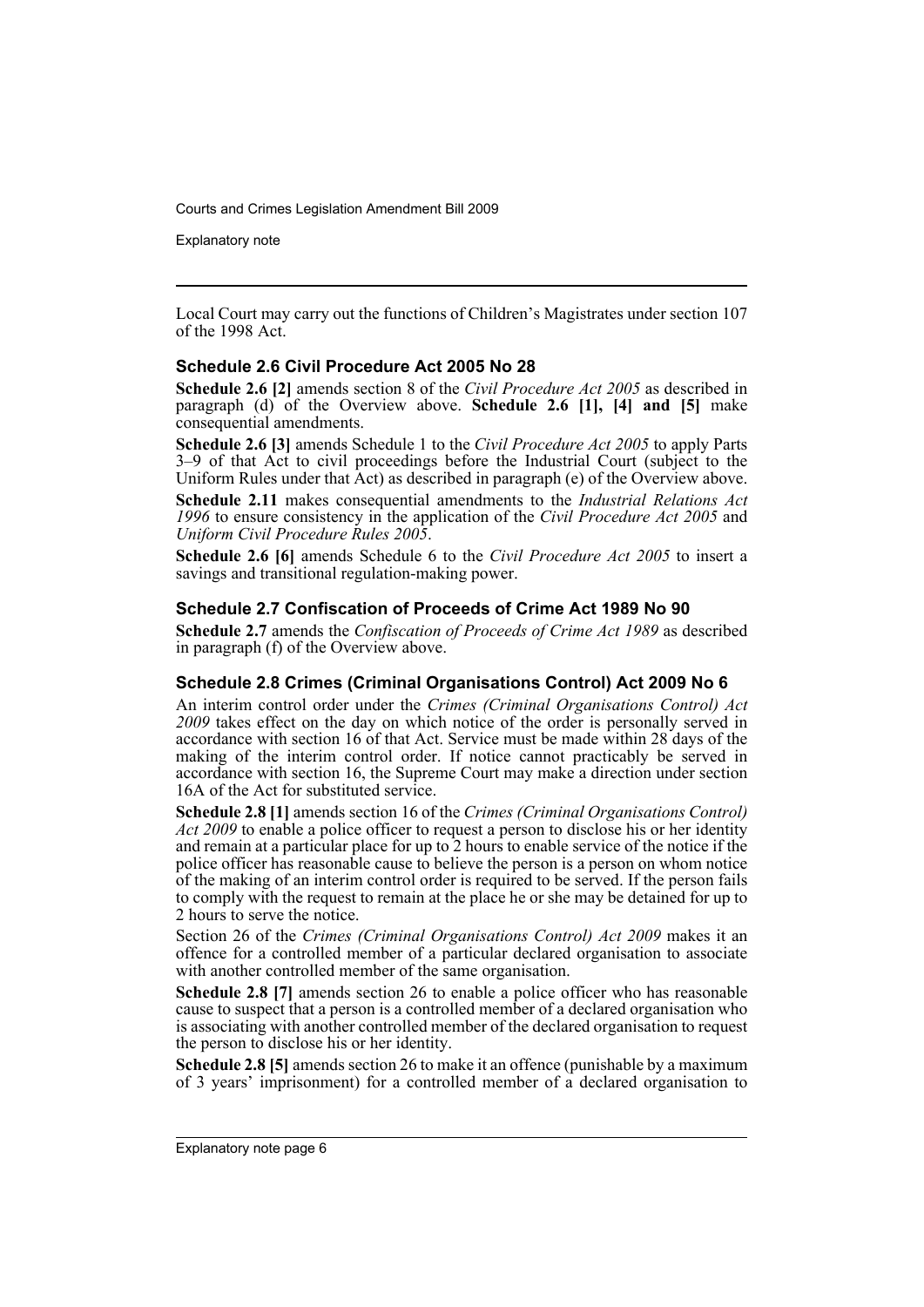Explanatory note

associate with another controlled member on 3 or more occasions within a 3-month period. **Schedule 2.8 [6] and [9]** make consequential amendments to sections 26 and 36, respectively. Under clause 18A of Part 4 of Table 1 of Schedule 1 to the *Criminal Procedure Act 1986* the new offence will be able to be prosecuted summarily.

**Schedule 2.8 [8]** inserts section 35A into the *Crimes (Criminal Organisations Control) Act 2009* to make it an offence for a person to fail or refuse without reasonable excuse to disclose his or her identity or to give false or misleading information about it when requested to do so by a police officer under the provisions proposed to be inserted by **Schedule 2.8 [1] and [7]**.

**Schedule 2.8 [2]** amends section 16A of the *Crimes (Criminal Organisations Control) Act 2009* to make it clear that substituted service of an interim control order may be ordered at any time during the period in which notice of the making of the order must be served under section 16 of the Act.

Section 19 of the *Crimes (Criminal Organisations Control) Act 2009* provides for the making of a control order against a member of a particular declared organisation on whom notice of an interim control order has been served. An interim control order can only be made under section 16 of the Act if the requirements for making a control order under section 19 (1) are satisfied. **Schedule 2.8 [3] and [4]** amend section 19 to enable a control order to be made against a person who is or purports to be a former member of a particular declared organisation but has an on-going involvement with the organisation.

#### **Schedule 2.9 Criminal Procedure Act 1986 No 209**

**Schedule 2.9** amends the *Criminal Procedure Act 1986* as described in paragraph (h) of the Overview above.

#### **Schedule 2.10 Evidence (Audio and Audio Visual Links) Act 1998 No 105**

**Schedule 2.10** amends the *Evidence (Audio and Audio Visual Links) Act 1998* as described in paragraph (i) of the Overview above and makes an associated savings.

#### **Schedule 2.11 Industrial Relations Act 1996 No 17**

**Schedule 2.11** amends the *Industrial Relations Act 1996* as described above in relation to the amendments made by Schedule 2.6.

#### **Schedule 2.12 Law Enforcement (Powers and Responsibilities) Act 2002 No 103**

**Schedule 2.12** amends the *Law Enforcement (Powers and Responsibilities) Act 2002* as described in paragraph (j) of the Overview above.

#### **Schedule 2.13 Legal Profession Act 2004 No 112**

**Schedule 2.13** amends the *Legal Profession Act 2004* as described in paragraph (k) of the Overview above.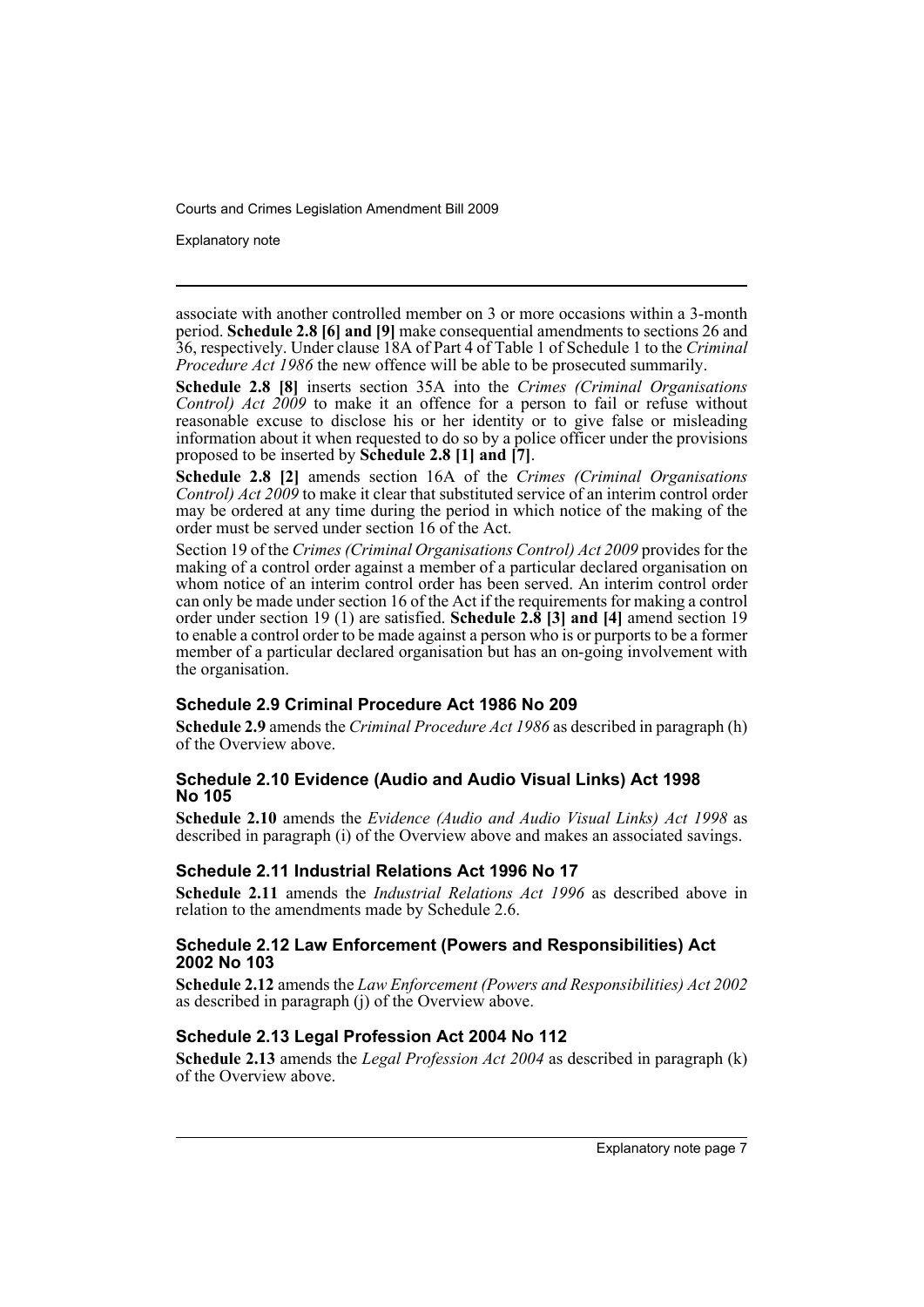Explanatory note

#### **Schedule 2.14 Local Court Act 2007 No 93**

**Schedule 2.14** amends the *Local Court Act 2007* as described in paragraph (l) of the Overview above and makes an associated savings.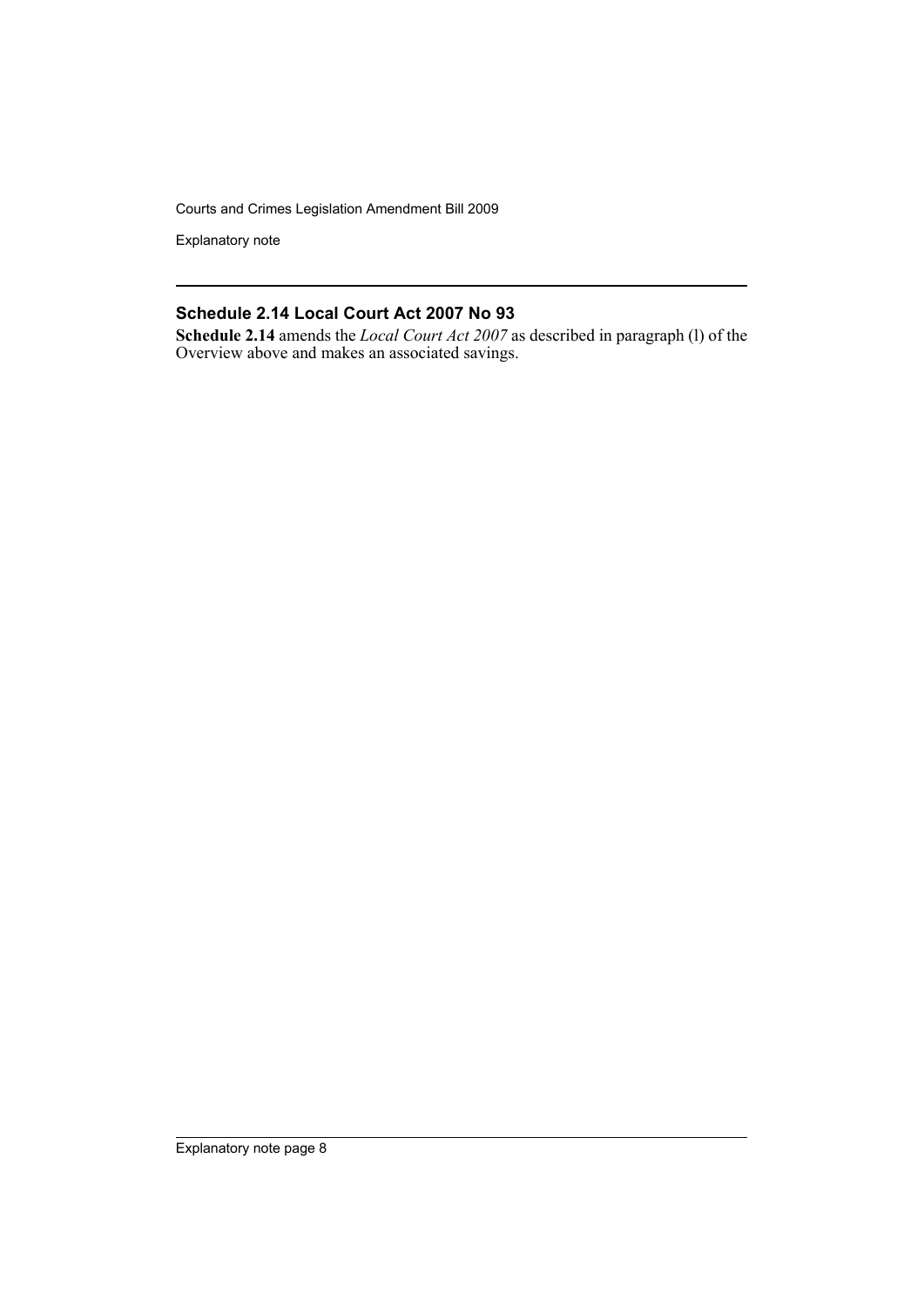First print



New South Wales

# **Courts and Crimes Legislation Amendment Bill 2009**

## **Contents**

|                                                              | Page |
|--------------------------------------------------------------|------|
| Name of Act                                                  |      |
| Commencement                                                 | 2.   |
| Schedule 1 Amendment of Acts relating to eligible Judges and |      |
| Magistrates                                                  | 3    |
| Schedule 2 Other amendments of Acts                          | 6    |
|                                                              |      |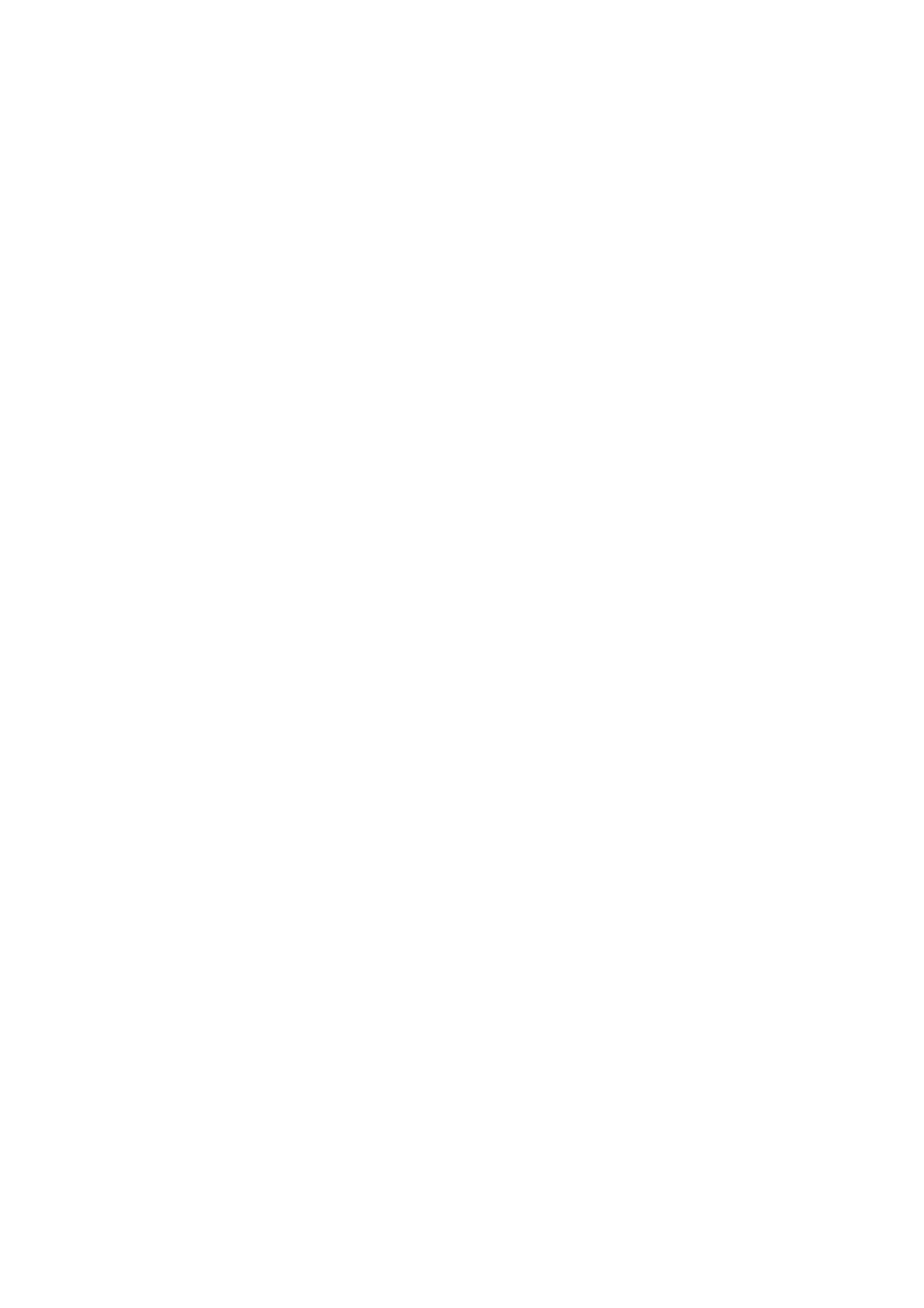

New South Wales

# **Courts and Crimes Legislation Amendment Bill 2009**

No , 2009

### **A Bill for**

An Act to amend various Acts with respect to courts, crimes and other matters.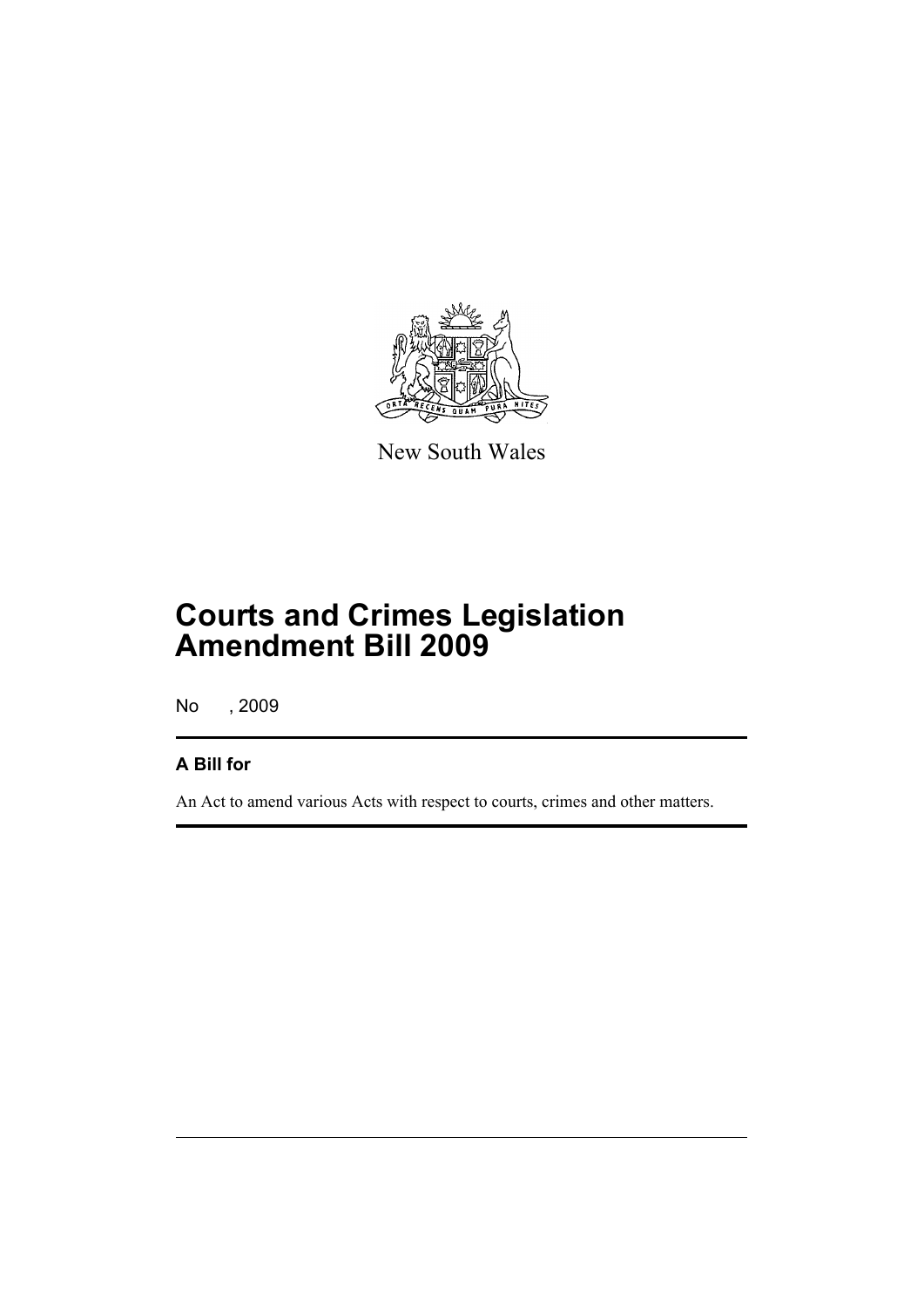<span id="page-11-1"></span><span id="page-11-0"></span>

|   |                     | The Legislature of New South Wales enacts:                                                                                                                                         |                |
|---|---------------------|------------------------------------------------------------------------------------------------------------------------------------------------------------------------------------|----------------|
| 1 |                     | Name of Act                                                                                                                                                                        | $\overline{2}$ |
|   |                     | This Act is the Courts and Crimes Legislation Amendment Act 2009.                                                                                                                  | 3              |
| 2 | <b>Commencement</b> |                                                                                                                                                                                    | $\overline{4}$ |
|   | (1)                 | This Act commences on the date of assent to this Act, except as<br>provided by subsections $(2)$ and $(3)$ .                                                                       | 5<br>6         |
|   | (2)                 | Schedule 2.6 [3] commences on a day to be appointed by proclamation.                                                                                                               | 7              |
|   | (3)                 | Schedule 2.9 commences, or is taken to have commenced, on the<br>commencement of the Industrial Relations Amendment (Jurisdiction of<br>Industrial Relations Commission) Act 2009. | 8<br>9<br>10   |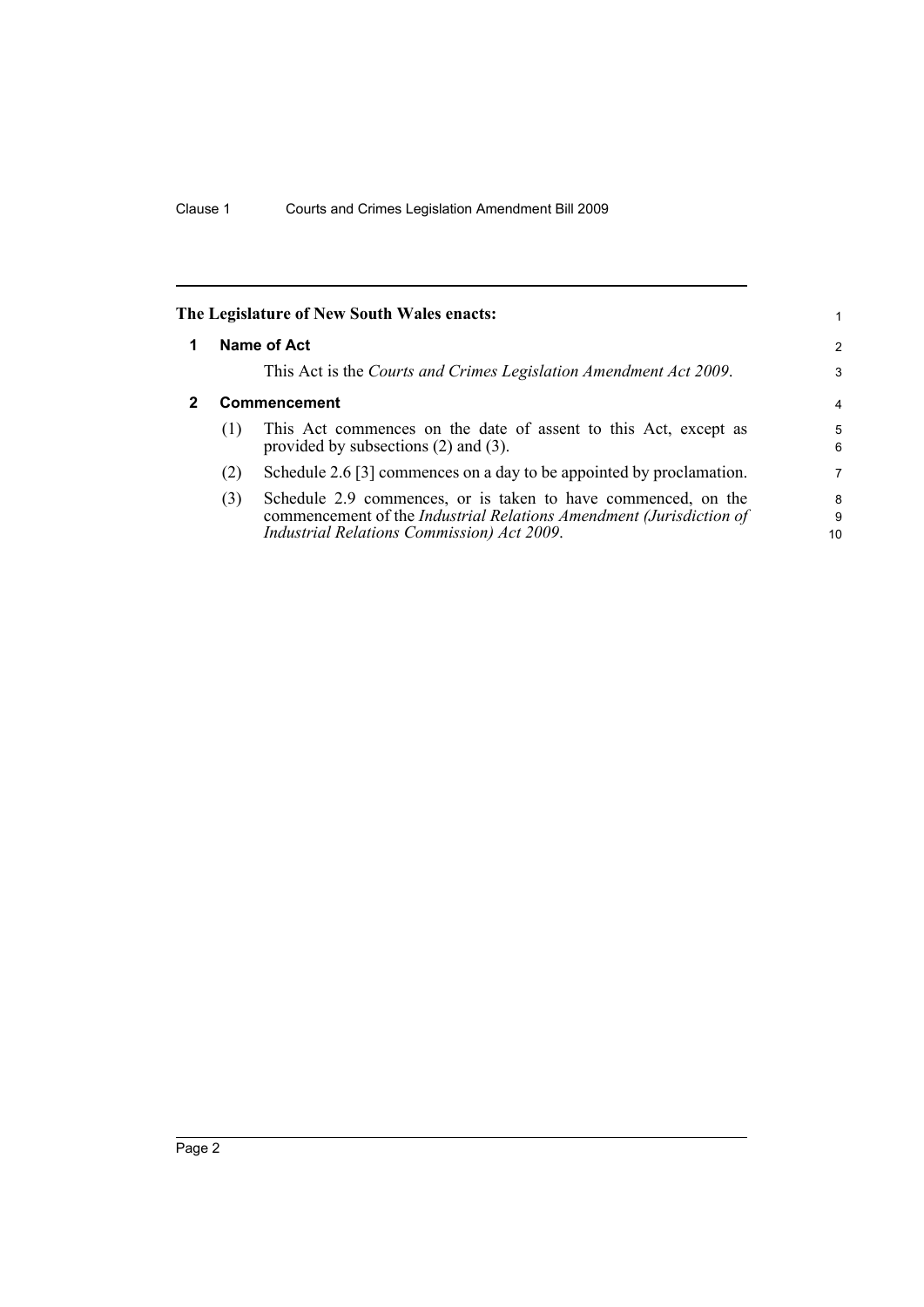Amendment of Acts relating to eligible Judges and Magistrates Schedule 1

<span id="page-12-0"></span>

|     | <b>Schedule 1</b> | Amendment of Acts relating to eligible<br><b>Judges and Magistrates</b>                                                                                                                                                                                                                                                                                        | $\mathbf{1}$<br>$\mathbf{2}$     |
|-----|-------------------|----------------------------------------------------------------------------------------------------------------------------------------------------------------------------------------------------------------------------------------------------------------------------------------------------------------------------------------------------------------|----------------------------------|
| 1.1 |                   | <b>Crimes (Criminal Organisations Control) Act 2009 No 6</b>                                                                                                                                                                                                                                                                                                   | 3                                |
|     |                   | <b>Section 5 Eligible Judges</b>                                                                                                                                                                                                                                                                                                                               | 4                                |
|     |                   | Omit section 5 (6). Insert instead:                                                                                                                                                                                                                                                                                                                            | 5                                |
|     | (6)               | A declaration of an eligible Judge under subsection (3) cannot be<br>revoked by the Attorney General. However, the declaration of a<br>Judge as an eligible Judge is revoked if:                                                                                                                                                                               | 6<br>$\boldsymbol{7}$<br>8       |
|     |                   | the eligible Judge revokes his or her consent in accordance<br>(a)<br>with subsection $(5)$ or ceases to be a Judge, or                                                                                                                                                                                                                                        | 9<br>10                          |
|     |                   | the Chief Justice notifies the Attorney General that the<br>(b)<br>Judge should not continue to be an eligible Judge.                                                                                                                                                                                                                                          | 11<br>12 <sup>2</sup>            |
|     | (7)               | To avoid doubt, the selection of the eligible Judge to exercise any<br>particular function conferred on eligible Judges is not to be made<br>by the Attorney General or other Minister of the Crown, and the<br>exercise of that particular function is not subject to the control<br>and direction of the Attorney General or other Minister of the<br>Crown. | 13<br>14<br>15<br>16<br>17<br>18 |
| 1.2 |                   | <b>Law Enforcement and National Security (Assumed</b><br>Identities) Act 1998 No 154                                                                                                                                                                                                                                                                           | 19<br>20                         |
|     |                   | <b>Section 8 Eligible Judges</b>                                                                                                                                                                                                                                                                                                                               | 21                               |
|     |                   | Omit section 8 (6). Insert instead:                                                                                                                                                                                                                                                                                                                            | 22                               |
|     | (6)               | A nomination of an eligible Judge under subsection (3) cannot be<br>revoked by the Attorney General. However, the nomination of a<br>Judge as an eligible Judge is revoked if:                                                                                                                                                                                 | 23<br>24<br>25                   |
|     |                   | the eligible Judge revokes his or her consent in accordance<br>(a)<br>with subsection $(5)$ or ceases to be a Judge, or                                                                                                                                                                                                                                        | 26<br>27                         |
|     |                   | the Chief Justice notifies the Attorney General that the<br>(b)<br>Judge should not continue to be an eligible Judge.                                                                                                                                                                                                                                          | 28<br>29                         |
|     | (7)               | To avoid doubt, the selection of the eligible Judge to exercise any<br>particular function conferred on eligible Judges is not to be made<br>by the Attorney General or other Minister of the Crown, and the<br>exercise of that particular function is not subject to the control<br>and direction of the Attorney General or other Minister of the<br>Crown. | 30<br>31<br>32<br>33<br>34<br>35 |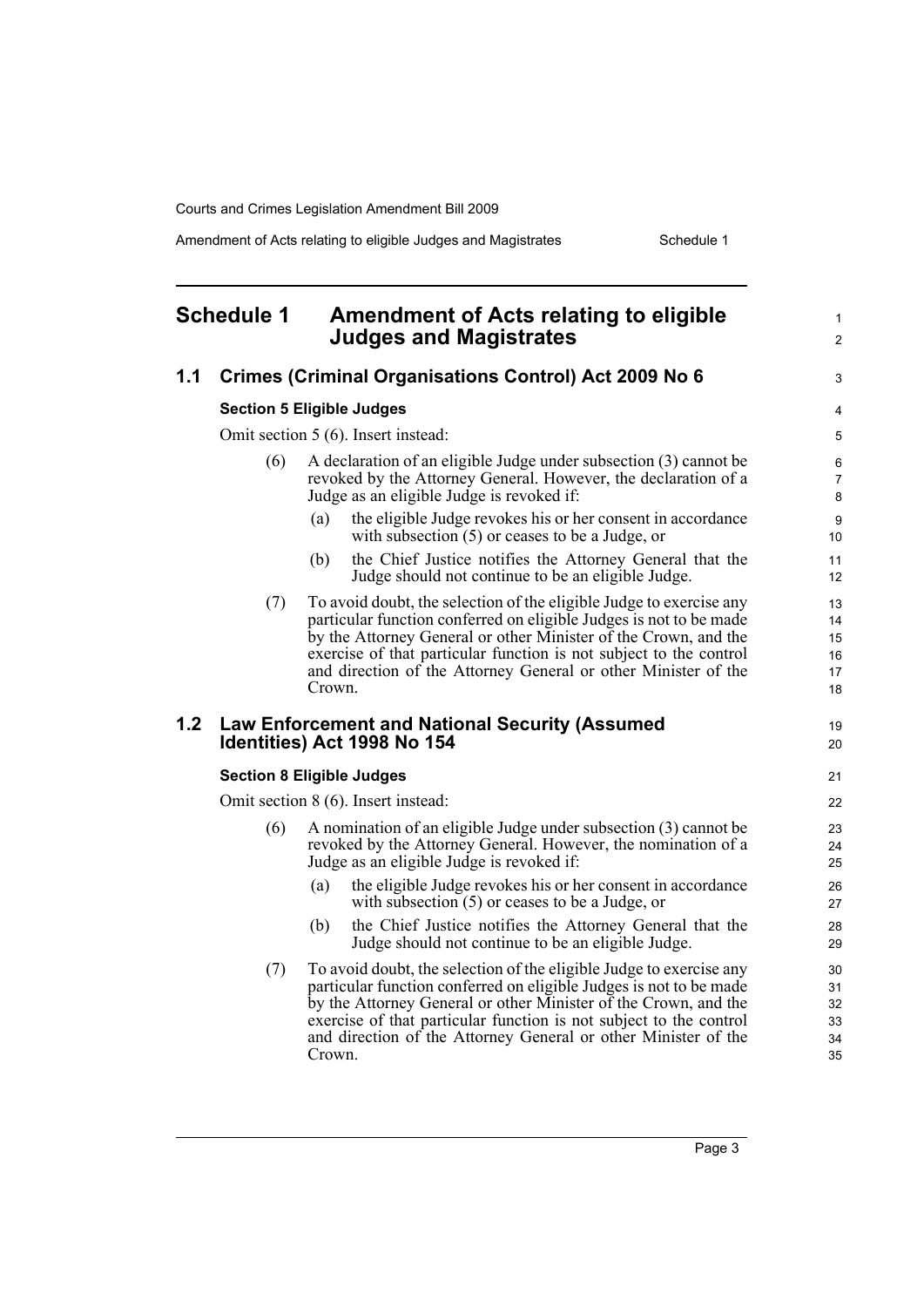Schedule 1 Amendment of Acts relating to eligible Judges and Magistrates

#### **1.3 Law Enforcement (Powers and Responsibilities) Act 2002 No 103**

#### **Section 46B Eligible Judges**

Omit section 46B (6). Insert instead:

- (6) A declaration of an eligible Judge under subsection (3) cannot be revoked by the Attorney General. However, the declaration of a Judge as an eligible Judge is revoked if:
	- (a) the eligible Judge revokes his or her consent in accordance with subsection (5) or ceases to be a Judge, or

1  $\overline{2}$ 

18

- (b) the Chief Justice notifies the Attorney General that the Judge should not continue to be an eligible Judge.
- (7) To avoid doubt, the selection of the eligible Judge to exercise any particular function conferred on eligible Judges is not to be made by the Attorney General or other Minister of the Crown, and the exercise of that particular function is not subject to the control and direction of the Attorney General or other Minister of the Crown.

#### **1.4 Surveillance Devices Act 2007 No 64**

#### **Section 5 Eligible Judges and Magistrates**

Omit section 5 (7). Insert instead:

- (7) A declaration of an eligible Judge under subsection (3) cannot be revoked by the Attorney General. However, the declaration of a Judge as an eligible Judge is revoked if:
	- (a) the eligible Judge revokes his or her consent in accordance with subsection (6) or ceases to be a Judge, or
	- (b) the Chief Justice notifies the Attorney General that the Judge should not continue to be an eligible Judge.
- (8) A declaration of an eligible Magistrate under subsection (3) cannot be revoked by the Attorney General. However, the declaration of a Magistrate as an eligible Magistrate is revoked if:
	- (a) the eligible Magistrate revokes his or her consent in accordance with subsection (6) or ceases to be a Magistrate, or
	- (b) the Chief Magistrate notifies the Attorney General that the Magistrate should not continue to be an eligible Magistrate.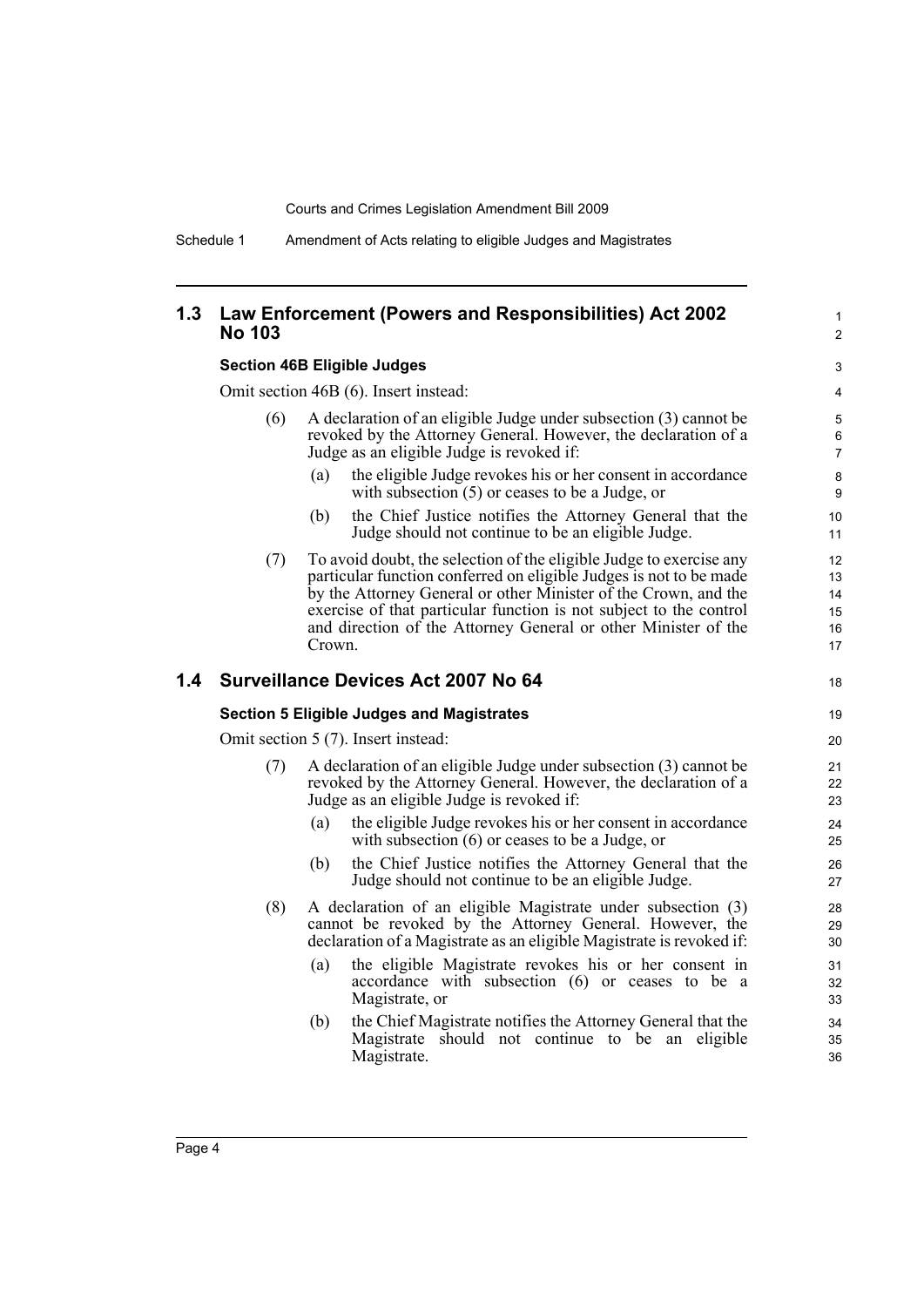Amendment of Acts relating to eligible Judges and Magistrates Schedule 1

8

(9) To avoid doubt, the selection of the eligible Judge or eligible Magistrate to exercise any particular function conferred on eligible Judges or eligible Magistrates is not to be made by the Attorney General or other Minister of the Crown, and the exercise of that particular function is not subject to the control and direction of the Attorney General or other Minister of the Crown.

#### **1.5 Terrorism (Police Powers) Act 2002 No 115**

#### **Section 27B Eligible Judges**

Omit section 27B (6). Insert instead:

- (6) A declaration of an eligible Judge under subsection (3) cannot be revoked by the Attorney General. However, the declaration of a Judge as an eligible Judge is revoked if:
	- (a) the eligible Judge revokes his or her consent in accordance with subsection (5) or ceases to be a Judge, or
	- (b) the Chief Justice notifies the Attorney General that the Judge should not continue to be an eligible Judge.
- (7) To avoid doubt, the selection of the eligible Judge to exercise any particular function conferred on eligible Judges is not to be made by the Attorney General or other Minister of the Crown, and the exercise of that particular function is not subject to the control and direction of the Attorney General or other Minister of the Crown.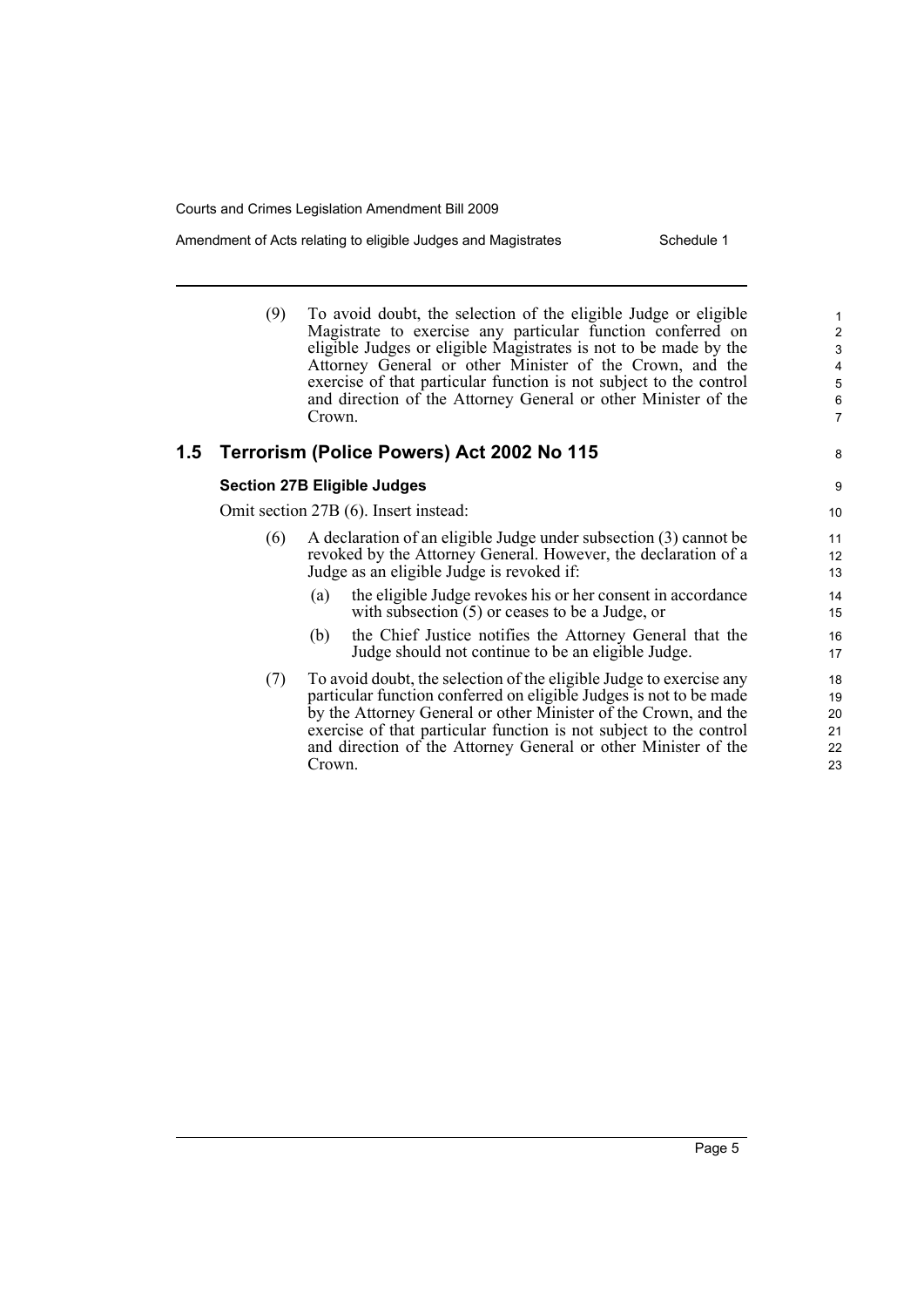<span id="page-15-0"></span>

|     | <b>Schedule 2</b>      | <b>Other amendments of Acts</b>                                                                                                                                                                                                                                               | 1                    |
|-----|------------------------|-------------------------------------------------------------------------------------------------------------------------------------------------------------------------------------------------------------------------------------------------------------------------------|----------------------|
| 2.1 |                        | <b>Bail Act 1978 No 161</b>                                                                                                                                                                                                                                                   | 2                    |
| [1] |                        | Section 22A Power to refuse to hear bail application                                                                                                                                                                                                                          | 3                    |
|     |                        | Omit section 22A (1). Insert instead:                                                                                                                                                                                                                                         | 4                    |
|     | (1)                    | A court is to refuse to entertain an application for bail by a person<br>accused of an offence if an application by the person in relation<br>to that bail has already been made and dealt with by the court,<br>unless there are grounds for a further application for bail. | 5<br>6<br>7<br>8     |
|     | (1A)                   | For the purposes of this section, the grounds for a further<br>application for bail are:                                                                                                                                                                                      | 9<br>10              |
|     |                        | the person was not legally represented when the previous<br>(a)<br>application was dealt with and the person now has legal<br>representation, or                                                                                                                              | 11<br>12<br>13       |
|     |                        | information relevant to the grant of bail is to be presented<br>(b)<br>in the application that was not presented to the court in the<br>previous application, or                                                                                                              | 14<br>15<br>16       |
|     |                        | circumstances relevant to the grant of bail have changed<br>(c)<br>since the previous application was made.                                                                                                                                                                   | 17<br>18             |
| [2] | <b>Section 22A (5)</b> |                                                                                                                                                                                                                                                                               | 19                   |
|     |                        | Omit the subsection. Insert instead:                                                                                                                                                                                                                                          | 20                   |
|     | (5)                    | If a court has previously dealt with an application for bail for a<br>person accused of an offence, a lawyer may refuse to make a<br>further application to the court on behalf of that person if there are<br>no grounds for a further application for bail.                 | 21<br>22<br>23<br>24 |
| 2.2 | <b>No 157</b>          | <b>Children and Young Persons (Care and Protection) Act 1998</b>                                                                                                                                                                                                              | 25<br>26             |
|     |                        | Section 107 Examination and cross-examination of witnesses                                                                                                                                                                                                                    | 27                   |
|     |                        | Omit "an authorised Magistrate within the meaning" from section 107 (4).                                                                                                                                                                                                      | 28                   |
|     |                        | Insert instead "a Magistrate within the meaning of section 13 (2)".                                                                                                                                                                                                           | 29                   |
| 2.3 |                        | Children (Detention Centres) Act 1987 No 57                                                                                                                                                                                                                                   | 30                   |
|     |                        | Section 39 Expediting trials and appeals                                                                                                                                                                                                                                      | 31                   |
|     |                        | Omit "or any authorised Magistrate" from section 39 (3) (c).                                                                                                                                                                                                                  | 32                   |
|     |                        | Insert instead "or Magistrate".                                                                                                                                                                                                                                               | 33                   |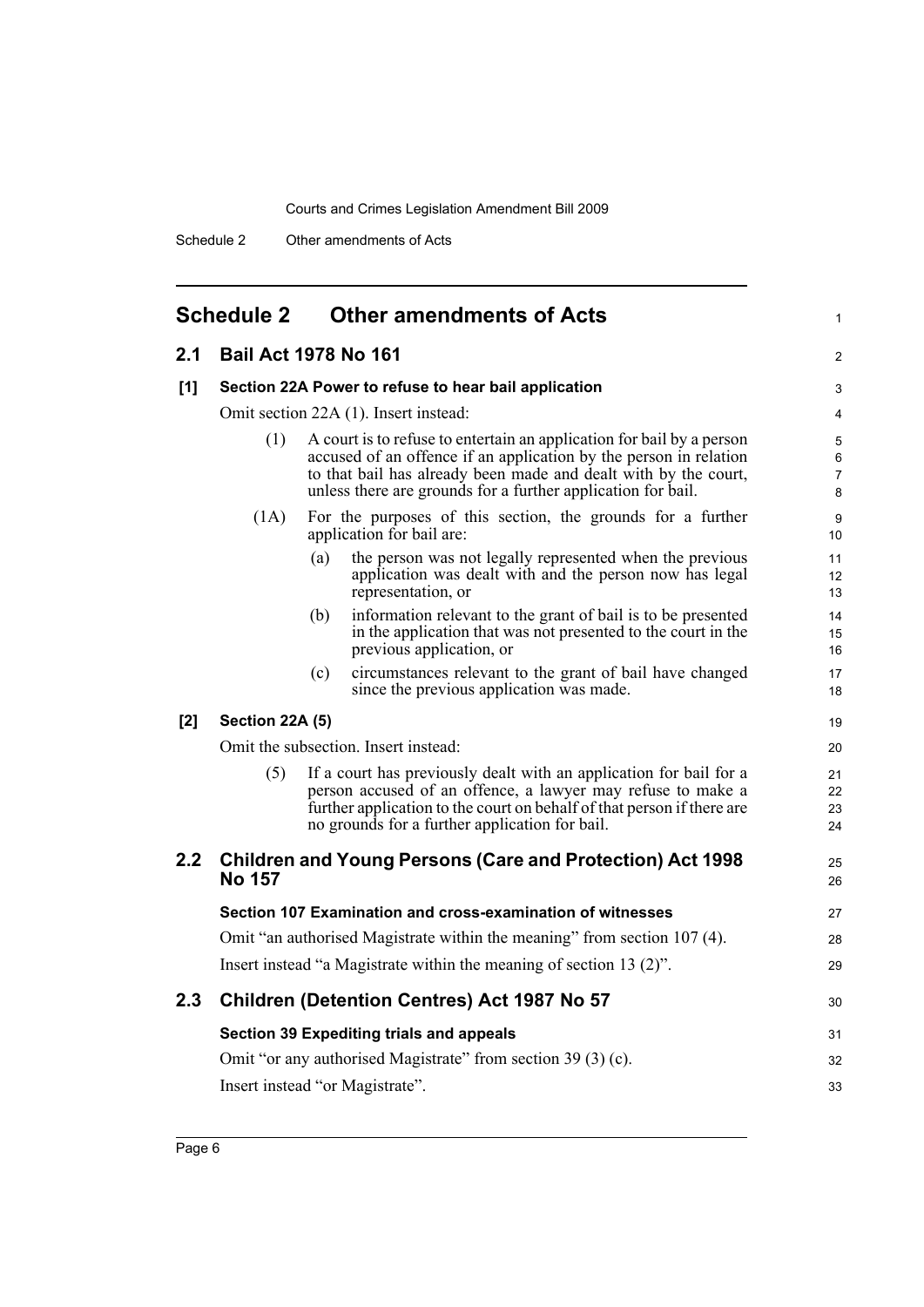Other amendments of Acts Schedule 2

| 2.4 |        |                       | <b>Children Legislation Amendment (Wood Inquiry</b><br>Recommendations) Act 2009 No 13                                                                                                                                                                                                                                                                                                                                     | $\mathbf{1}$<br>$\overline{2}$         |
|-----|--------|-----------------------|----------------------------------------------------------------------------------------------------------------------------------------------------------------------------------------------------------------------------------------------------------------------------------------------------------------------------------------------------------------------------------------------------------------------------|----------------------------------------|
|     |        |                       | <b>Schedule 2 Amendments relating to recommendations</b><br>11.2,13.1,13.3,13.4,13.9 and 13.12                                                                                                                                                                                                                                                                                                                             | 3<br>4                                 |
|     |        |                       | Omit Schedule 2.1 [3].                                                                                                                                                                                                                                                                                                                                                                                                     | 5                                      |
| 2.5 |        |                       | Children's Court Act 1987 No 53                                                                                                                                                                                                                                                                                                                                                                                            | 6                                      |
| [1] |        |                       | Section 13 Single member to exercise jurisdiction of the Court                                                                                                                                                                                                                                                                                                                                                             | $\overline{7}$                         |
|     |        |                       | Insert at the end of section $13$ (b):                                                                                                                                                                                                                                                                                                                                                                                     | 8                                      |
|     |        |                       | <sub>or</sub>                                                                                                                                                                                                                                                                                                                                                                                                              | 9                                      |
|     |        |                       | a Magistrate,<br>(c)                                                                                                                                                                                                                                                                                                                                                                                                       | 10                                     |
| [2] |        | <b>Section 13 (2)</b> |                                                                                                                                                                                                                                                                                                                                                                                                                            | 11                                     |
|     |        |                       | Insert at the end of section 13:                                                                                                                                                                                                                                                                                                                                                                                           | 12                                     |
|     |        | (2)                   | In this section, <i>Magistrate</i> means a Magistrate authorised by the<br>President and Chief Magistrate to exercise any function<br>conferred or imposed on a Children's Magistrate by or under this<br>or any other Act.                                                                                                                                                                                                | 13<br>14<br>15<br>16                   |
| [3] |        |                       | <b>Schedule 2 Savings and transitional provisions</b>                                                                                                                                                                                                                                                                                                                                                                      | 17                                     |
|     |        |                       | Insert after Part 3:                                                                                                                                                                                                                                                                                                                                                                                                       | 18                                     |
|     | Part 4 |                       | Provision consequent on enactment of<br><b>Courts and Crimes Legislation</b><br><b>Amendment Act 2009</b>                                                                                                                                                                                                                                                                                                                  | 19<br>20<br>21                         |
|     | 9      |                       | <b>Authorised Magistrates</b>                                                                                                                                                                                                                                                                                                                                                                                              | 22                                     |
|     |        | (1)                   | Anything done before the commencement of this clause by an<br>authorised Magistrate in the purported exercise of jurisdiction<br>conferred by the proclamation referred to in clause 4 in<br>accordance with the directions of the President or Chief<br>Magistrate and which would have been validly done had section<br>13 (c) and (2) (as inserted by the amending Act) been in force<br>when it was done is validated. | 23<br>24<br>25<br>26<br>27<br>28<br>29 |
|     |        | (2)                   | In this clause:<br>amending Act means the Courts and Crimes Legislation<br>Amendment Act 2009.                                                                                                                                                                                                                                                                                                                             | 30<br>31<br>32                         |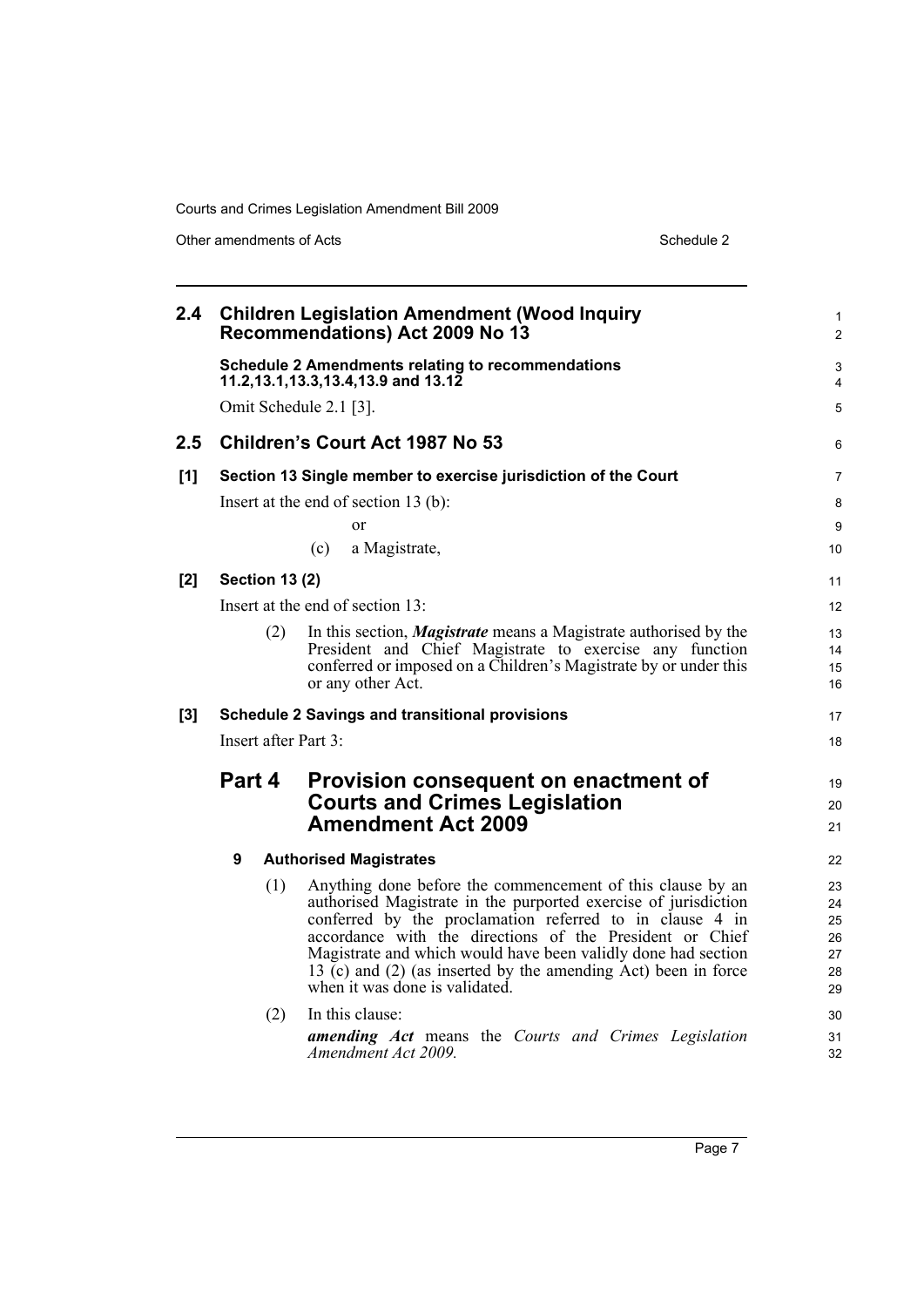Schedule 2 Other amendments of Acts

| 2.6   | Civil Procedure Act 2005 No 28                                                                                                                                                              | 1                   |
|-------|---------------------------------------------------------------------------------------------------------------------------------------------------------------------------------------------|---------------------|
| [1]   | <b>Section 8 Uniform Rules Committee</b>                                                                                                                                                    | 2                   |
|       | Omit "11 members" from section 8 (1). Insert instead "12 members".                                                                                                                          | 3                   |
| [2]   | Section 8 (1) (c2)                                                                                                                                                                          | 4                   |
|       | Insert after section $8(1)(c1)$ :                                                                                                                                                           | 5                   |
|       | one is to be the President of the Industrial Relations<br>(c2)                                                                                                                              | 6                   |
|       | Commission or a judicial member of the Commission<br>(within the meaning of the Industrial Relations Act 1996)                                                                              | $\overline{7}$<br>8 |
|       | nominated for the time being by the President, and                                                                                                                                          | 9                   |
| $[3]$ | <b>Schedule 1 Application of Act</b>                                                                                                                                                        | 10                  |
|       | Insert in Columns 1 and 2, after the matter relating to the Land and<br><b>Environment Court:</b>                                                                                           | 11<br>12            |
|       | <b>Industrial Relations Commission</b><br>All civil proceedings<br>(including the Commission in Court<br>Session (the Industrial Court))                                                    |                     |
| [4]   | <b>Schedule 2 Constitution and procedure of Uniform Rules Committee</b>                                                                                                                     | 13                  |
|       | Insert "the President of the Industrial Relations Commission," after "the Chief"<br>Judge of the Land and Environment Court," in the definition of ex officio<br><i>member</i> in clause 1. | 14<br>15<br>16      |
| [5]   | Schedule 2, clause 5                                                                                                                                                                        | 17                  |
|       | Omit "6". Insert instead "7".                                                                                                                                                               | 18                  |
|       |                                                                                                                                                                                             |                     |
| [6]   | Schedule 6 Savings, transitional and other provisions                                                                                                                                       | 19                  |
|       | Insert at the end of clause $1(1)$ :                                                                                                                                                        | 20                  |
|       | Courts and Crimes Legislation Amendment Act 2009 (but only to<br>the extent to which it amends this Act)                                                                                    | 21<br>22            |
| 2.7   | <b>Confiscation of Proceeds of Crime Act 1989 No 90</b>                                                                                                                                     | 23                  |
| [1]   | <b>Section 35 Definitions</b>                                                                                                                                                               | 24                  |
|       | Omit the definition of <i>authorised officer</i> from section 35 (1).                                                                                                                       | 25                  |
| [2]   | <b>Section 36 Search warrants</b>                                                                                                                                                           | 26                  |
|       | Insert "(within the meaning of the Law Enforcement (Powers and<br>Responsibilities) Act 2002)" after "authorised officer" in section 36 (1).                                                | 27<br>28            |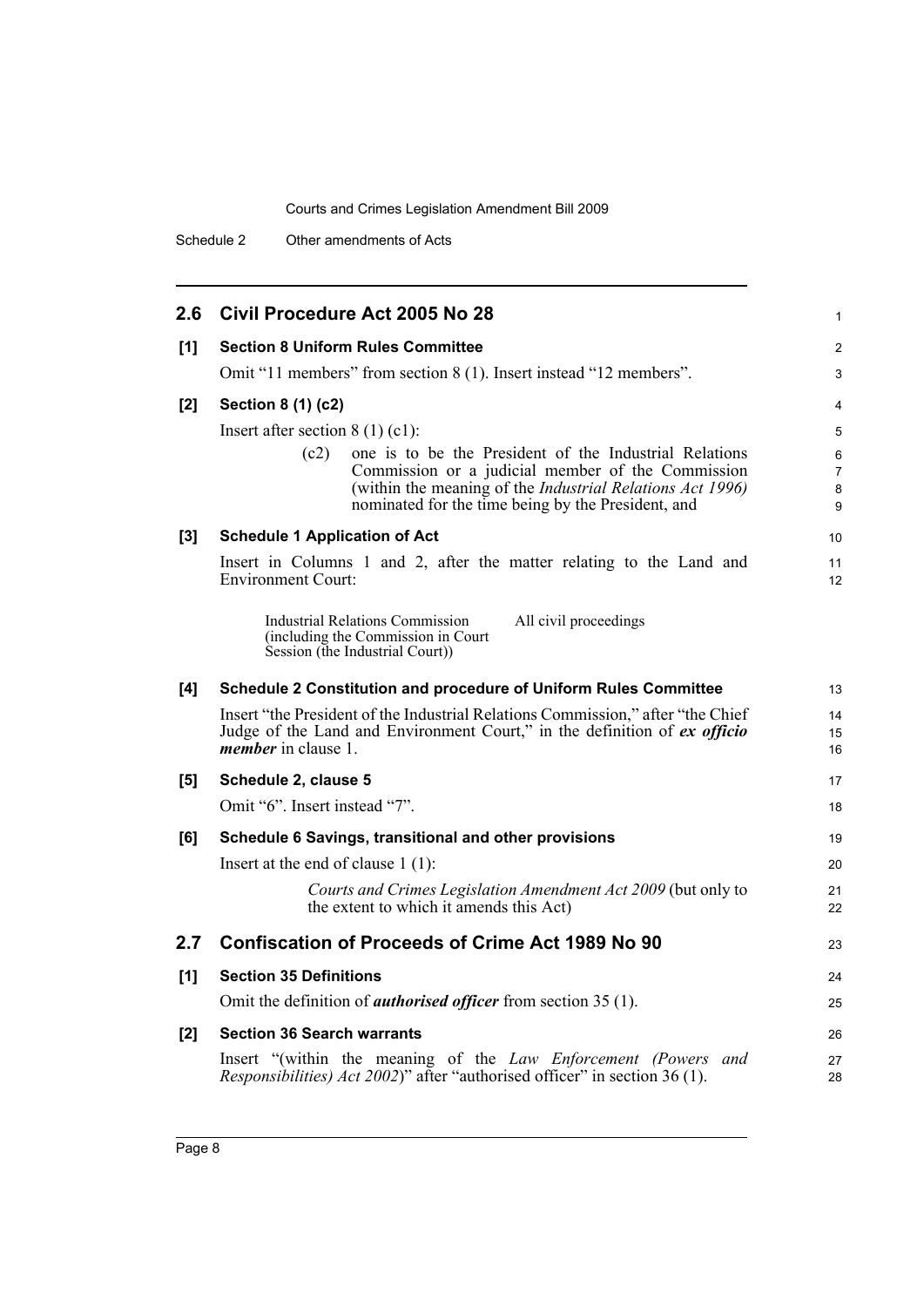Other amendments of Acts Schedule 2

| 2.8   |                       | <b>Crimes (Criminal Organisations Control) Act 2009 No 6</b>                                                                                                                                                                                                               | 1                    |
|-------|-----------------------|----------------------------------------------------------------------------------------------------------------------------------------------------------------------------------------------------------------------------------------------------------------------------|----------------------|
| [1]   |                       | Section 16 Notice of making of interim control order                                                                                                                                                                                                                       | 2                    |
|       |                       | Insert after section 16 $(5)$ :                                                                                                                                                                                                                                            | 3                    |
|       | (6)                   | A police officer who has reasonable cause to suspect that a person<br>is a person on whom notice of the making of an interim control<br>order is required to be served under this section may:                                                                             | 4<br>5<br>6          |
|       |                       | request the person to disclose his or her identity, and<br>(a)                                                                                                                                                                                                             | $\overline{7}$       |
|       |                       | (b)<br>request the person to remain at a particular place for such<br>period (not exceeding 2 hours) as is reasonably necessary<br>to serve the notice.                                                                                                                    | 8<br>9<br>10         |
|       |                       | Note. It is an offence for a person to fail or refuse without reasonable<br>excuse to comply with a request to disclose his or her identity or to give<br>false or misleading information about his or her identity-see section<br>35A.                                    | 11<br>12<br>13<br>14 |
|       | (7)                   | If the person refuses or fails to comply with a request under<br>subsection $(6)$ (b), the police officer may detain the person at that<br>place for such period (not exceeding $\hat{2}$ hours) as is reasonably<br>necessary to serve the notice.                        | 15<br>16<br>17<br>18 |
| [2]   |                       | Section 16A Service of notice of interim control order                                                                                                                                                                                                                     | 19                   |
|       |                       | Insert after section $16A(2)$ :                                                                                                                                                                                                                                            | 20                   |
|       | (2A)                  | An order may be made under subsection (1) whether or not the<br>28-day period referred to in section 16 (1) has expired.                                                                                                                                                   | 21<br>22             |
| $[3]$ |                       | Section 19 Court may make control order                                                                                                                                                                                                                                    | 23                   |
|       |                       | Omit section 19 (1) (a). Insert instead:                                                                                                                                                                                                                                   | 24                   |
|       |                       | (a)<br>the person:                                                                                                                                                                                                                                                         | 25                   |
|       |                       | is a member of a particular declared organisation, or<br>(i)                                                                                                                                                                                                               | 26                   |
|       |                       | (ii)<br>is or purports to be a former member of a particular<br>declared organisation but has an on-going<br>involvement with the organisation and its activities,<br>and                                                                                                  | 27<br>28<br>29<br>30 |
| [4]   | <b>Section 19 (8)</b> |                                                                                                                                                                                                                                                                            | 31                   |
|       |                       | Insert after section $19(7)$ :                                                                                                                                                                                                                                             | 32                   |
|       | (8)                   | For the purposes of determining whether subsection $(1)$ $(a)$ $(ii)$<br>applies to a person, the Court may take into account whether the<br>person regularly associates with members of the declared<br>organisation without reasonable cause and the extent to which the | 33<br>34<br>35<br>36 |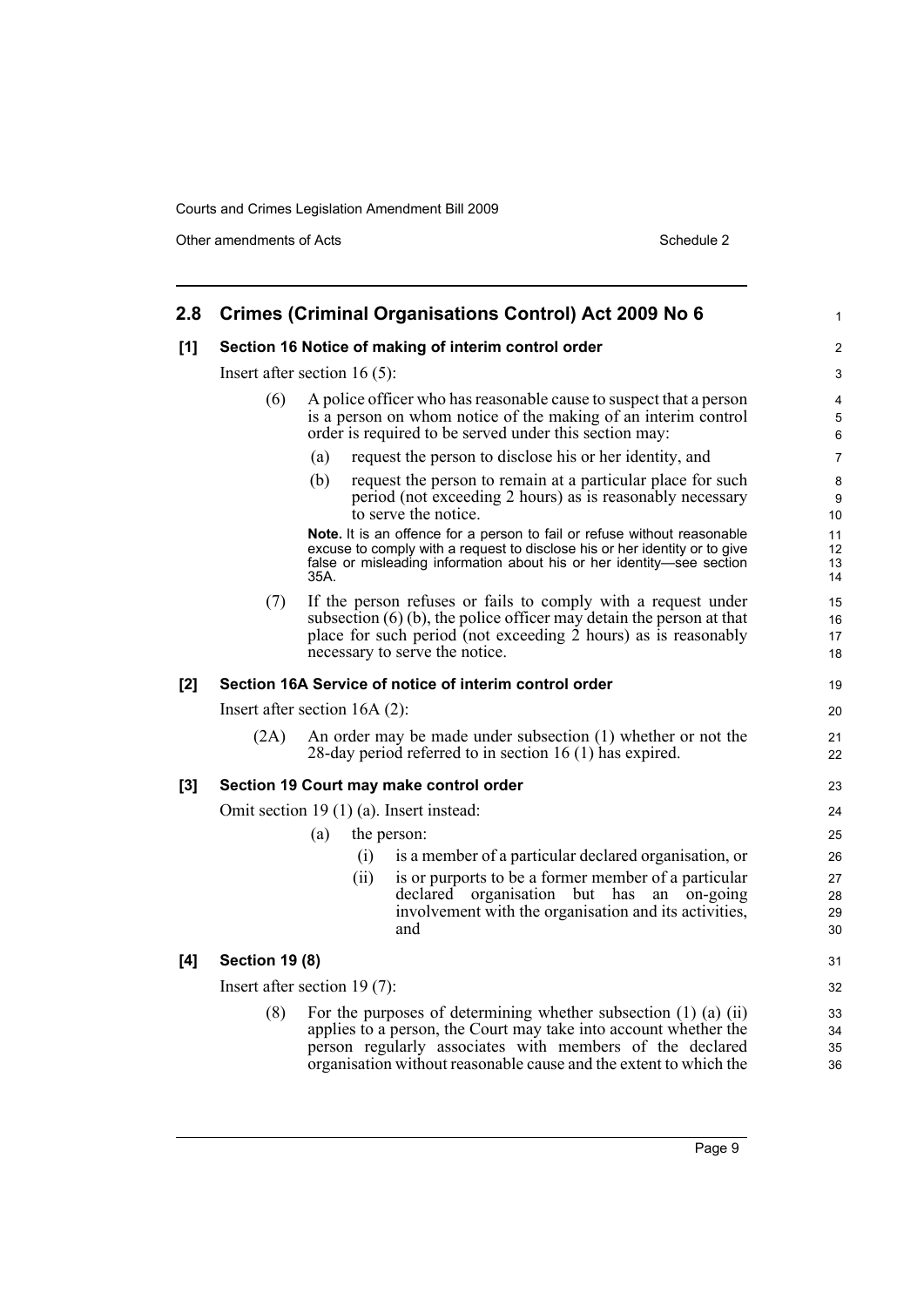| (1A)<br>Section 26 (2)-(4)<br>Section 26 (7A) | conduct of the person demonstrates that the person has genuinely<br>dissociated himself or herself from the organisation.<br>Section 26 Association between members of declared organisations<br>subject to interim control order or control order<br>Insert after section $26(1)$ :<br>A controlled member of a declared organisation who, at any time<br>within a period of 3 months, associates with another controlled<br>member of the declared organisation on 3 or more occasions is<br>guilty of an offence.<br>Maximum penalty: Imprisonment for 3 years.<br>Insert "or $(1A)$ " after "subsection $(1)$ " wherever occurring.<br>Insert after section $26(7)$ : | 1<br>$\overline{2}$<br>3<br>4                                                                                                             |
|-----------------------------------------------|---------------------------------------------------------------------------------------------------------------------------------------------------------------------------------------------------------------------------------------------------------------------------------------------------------------------------------------------------------------------------------------------------------------------------------------------------------------------------------------------------------------------------------------------------------------------------------------------------------------------------------------------------------------------------|-------------------------------------------------------------------------------------------------------------------------------------------|
|                                               |                                                                                                                                                                                                                                                                                                                                                                                                                                                                                                                                                                                                                                                                           |                                                                                                                                           |
|                                               |                                                                                                                                                                                                                                                                                                                                                                                                                                                                                                                                                                                                                                                                           | 5<br>6<br>7<br>8<br>9<br>10<br>11                                                                                                         |
|                                               |                                                                                                                                                                                                                                                                                                                                                                                                                                                                                                                                                                                                                                                                           |                                                                                                                                           |
|                                               |                                                                                                                                                                                                                                                                                                                                                                                                                                                                                                                                                                                                                                                                           |                                                                                                                                           |
|                                               |                                                                                                                                                                                                                                                                                                                                                                                                                                                                                                                                                                                                                                                                           | 12<br>13<br>14                                                                                                                            |
|                                               |                                                                                                                                                                                                                                                                                                                                                                                                                                                                                                                                                                                                                                                                           |                                                                                                                                           |
|                                               |                                                                                                                                                                                                                                                                                                                                                                                                                                                                                                                                                                                                                                                                           |                                                                                                                                           |
|                                               |                                                                                                                                                                                                                                                                                                                                                                                                                                                                                                                                                                                                                                                                           |                                                                                                                                           |
| (7A)                                          | A police officer who has reasonable cause to suspect that a person<br>is a controlled member of a declared organisation who is<br>associating with another controlled member of the declared<br>organisation may request the person to disclose his or her<br>identity.<br>Note. It is an offence for a person to fail or refuse without reasonable<br>excuse to comply with a request to disclose his or her identity or to give<br>false or misleading information about his or her identity—see section                                                                                                                                                                | 15<br>16<br>17<br>18<br>19<br>20<br>21<br>22                                                                                              |
|                                               | 35A.                                                                                                                                                                                                                                                                                                                                                                                                                                                                                                                                                                                                                                                                      | 23                                                                                                                                        |
|                                               |                                                                                                                                                                                                                                                                                                                                                                                                                                                                                                                                                                                                                                                                           | 24                                                                                                                                        |
|                                               |                                                                                                                                                                                                                                                                                                                                                                                                                                                                                                                                                                                                                                                                           | 25                                                                                                                                        |
| 35A                                           |                                                                                                                                                                                                                                                                                                                                                                                                                                                                                                                                                                                                                                                                           | 26                                                                                                                                        |
|                                               | A person who is requested by a police officer in accordance with<br>section 16 (6) or $26(7A)$ to disclose his or her identity must not,<br>without reasonable excuse, fail or refuse to comply with the<br>request.                                                                                                                                                                                                                                                                                                                                                                                                                                                      | 27<br>28<br>29<br>30<br>31                                                                                                                |
|                                               | (1)                                                                                                                                                                                                                                                                                                                                                                                                                                                                                                                                                                                                                                                                       | <b>Section 35A</b><br>Insert after section 35:<br>Failure of person to disclose identity on request<br>Maximum penalty: 20 penalty units. |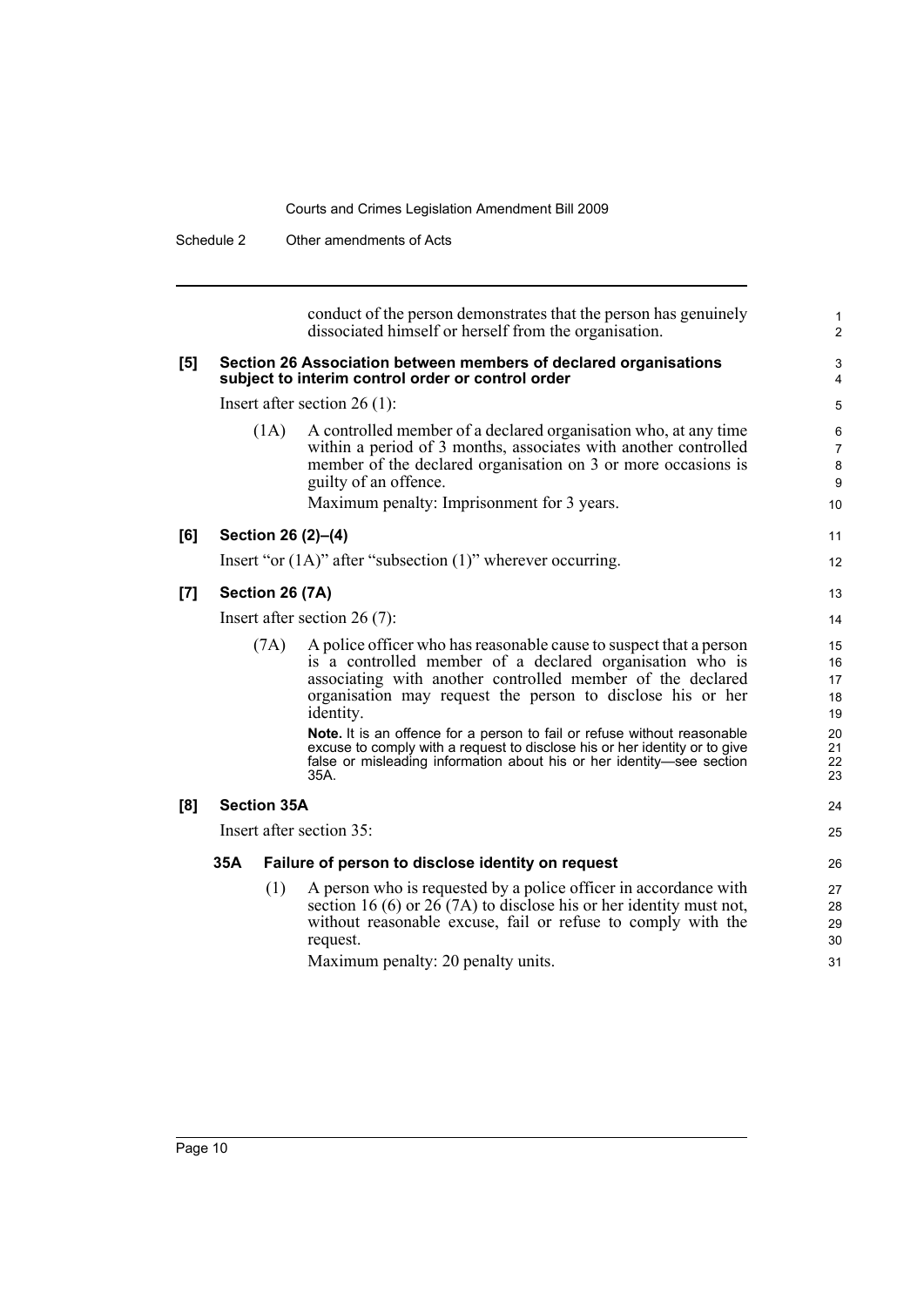Other amendments of Acts Schedule 2

|       | (2)                    | A person must not, without reasonable excuse, in response to a<br>request made by a police officer in accordance with a provision<br>referred to in subsection $(1)$ :                                                                                                                                                                 | 1<br>$\overline{\mathbf{c}}$<br>3 |
|-------|------------------------|----------------------------------------------------------------------------------------------------------------------------------------------------------------------------------------------------------------------------------------------------------------------------------------------------------------------------------------|-----------------------------------|
|       |                        | give a name that is false in a material particular, or<br>(a)                                                                                                                                                                                                                                                                          | 4                                 |
|       |                        | give an address other than the person's full and correct<br>(b)<br>address.                                                                                                                                                                                                                                                            | 5<br>6                            |
|       |                        | Maximum penalty: 20 penalty units.                                                                                                                                                                                                                                                                                                     | $\overline{7}$                    |
|       |                        | Note. Section 201 of the Law Enforcement<br>(Powers<br>and<br>Responsibilities) Act 2002 sets out safeguards in relation to such a<br>request.                                                                                                                                                                                         | 8<br>9<br>10                      |
| [9]   |                        | <b>Section 36 Proceedings for offences</b>                                                                                                                                                                                                                                                                                             | 11                                |
|       |                        | Insert "or an offence under section 26 $(1A)$ " after "order)" in section 36 $(2)$ .                                                                                                                                                                                                                                                   | 12                                |
| 2.9   |                        | <b>Criminal Procedure Act 1986 No 209</b>                                                                                                                                                                                                                                                                                              | 13                                |
|       |                        | <b>Section 245 Summary jurisdiction of Supreme Court</b>                                                                                                                                                                                                                                                                               | 14                                |
|       |                        | Insert after the note at the end of section $245$ (2):                                                                                                                                                                                                                                                                                 | 15                                |
|       | (3)                    | Despite subsection (2), the Industrial Registrar within the<br>meaning of the <i>Industrial Relations Act 1996</i> may, subject to the<br>rules, make an order under section 246 with respect to an offence<br>that may be dealt with by the President or a judicial member of<br>the Industrial Relations Commission under this Part. | 16<br>17<br>18<br>19<br>20        |
|       |                        | 2.10 Evidence (Audio and Audio Visual Links) Act 1998 No 105                                                                                                                                                                                                                                                                           | 21                                |
| [1]   | generally              | Section 5BAA Taking evidence of government agency witnesses from<br>outside courtroom or place where court is sitting-proceedings                                                                                                                                                                                                      | 22<br>23<br>24                    |
|       |                        | Omit "police officer" wherever occurring from paragraph (b) of the definition<br>of government agency witness in section $\overline{SBAA}$ (5).                                                                                                                                                                                        | 25<br>26                          |
|       |                        | Insert instead "member of the NSW Police Force".                                                                                                                                                                                                                                                                                       | 27                                |
| $[2]$ |                        | Schedule 1 Savings, transitional and other provisions                                                                                                                                                                                                                                                                                  | 28                                |
|       | Insert after clause 1: |                                                                                                                                                                                                                                                                                                                                        | 29                                |
|       | $\mathbf{2}$           | <b>Evidence of government agency witnesses</b>                                                                                                                                                                                                                                                                                         | 30                                |
|       |                        | Section 5BAA, as amended by the Courts and Crimes<br>Legislation Amendment Act 2009, does not apply to proceedings<br>commenced before the commencement of that amendment.                                                                                                                                                             | 31<br>32<br>33                    |
|       |                        |                                                                                                                                                                                                                                                                                                                                        |                                   |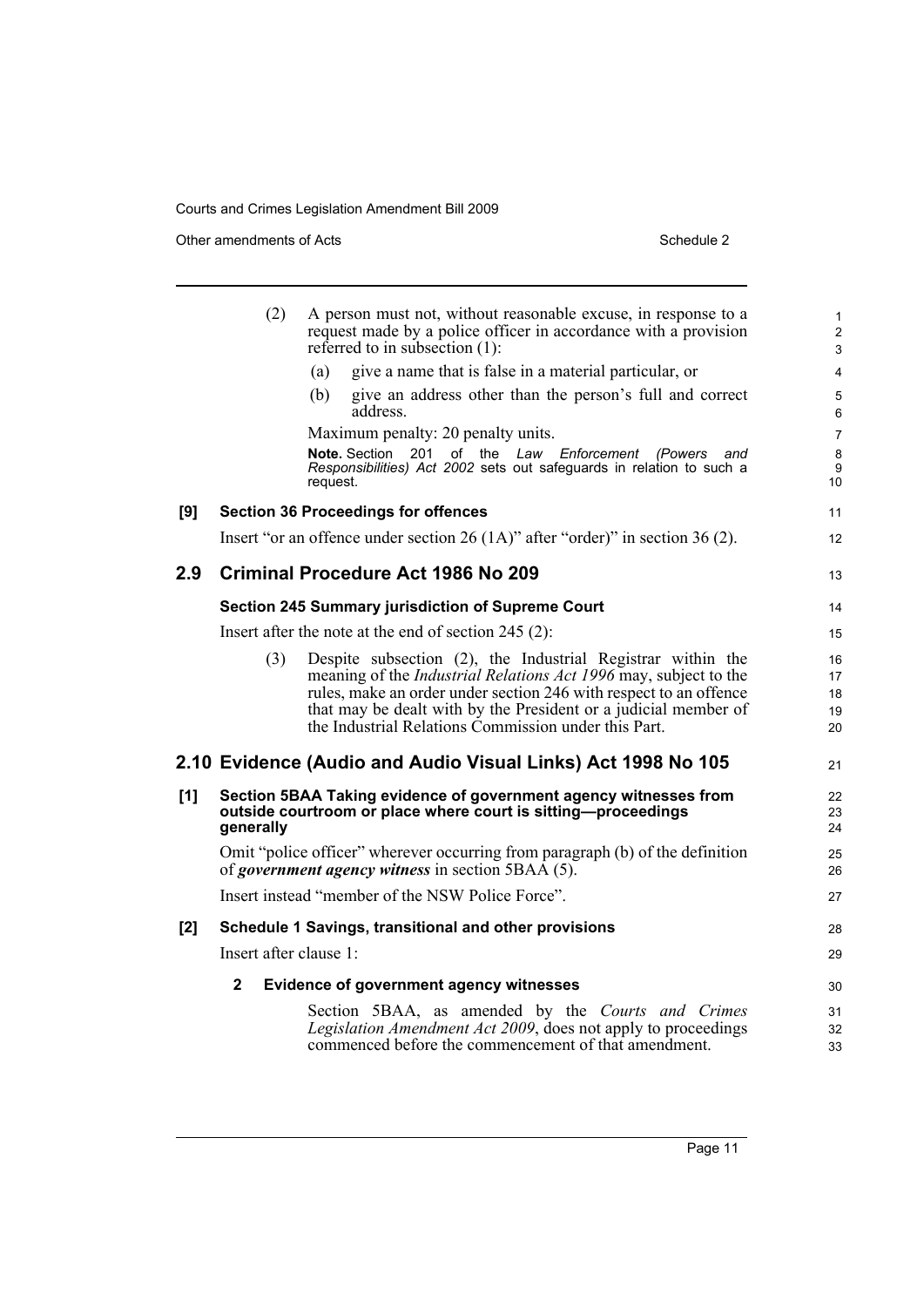Schedule 2 Other amendments of Acts

|     |                    |       | 2.11 Industrial Relations Act 1996 No 17                                                                                                                                                                                                                      | 1                        |
|-----|--------------------|-------|---------------------------------------------------------------------------------------------------------------------------------------------------------------------------------------------------------------------------------------------------------------|--------------------------|
|     | Sections 185A-185C |       |                                                                                                                                                                                                                                                               |                          |
|     |                    |       | Insert after section 185:                                                                                                                                                                                                                                     | 3                        |
|     | 185A               |       | <b>Practice notes</b>                                                                                                                                                                                                                                         | 4                        |
|     |                    | (1)   | Subject to rules of the Commission, the President may issue<br>practice notes with respect to any matter for which rules may be<br>made.                                                                                                                      | 5<br>6<br>$\overline{7}$ |
|     |                    | (2)   | A practice note must be published in the Gazette.                                                                                                                                                                                                             | 8                        |
|     |                    | (3)   | Sections 40 and 41 of the <i>Interpretation Act 1987</i> apply to a<br>practice note in the same way as they apply to a statutory rule.                                                                                                                       | 9<br>10                  |
|     | 185B               |       | Commission may dispense with rules in particular cases                                                                                                                                                                                                        | 11                       |
|     |                    |       | In relation to particular civil proceedings, the Commission may,<br>by order, dispense with any requirement of rules of the<br>Commission if satisfied that it is appropriate to do so in the<br>circumstances of the case.                                   | 12<br>13<br>14<br>15     |
|     | 185C               | rules | Commission may give directions in circumstances not covered by                                                                                                                                                                                                | 16<br>17                 |
|     |                    | (1)   | In relation to particular proceedings, the Commission may give<br>directions with respect to any aspect of practice or procedure not<br>provided for by or under this Act, the Criminal Procedure Act<br>1986, the Civil Procedure Act 2005 or any other Act. | 18<br>19<br>20<br>21     |
|     |                    | (2)   | Anything done in accordance with such a direction (including the<br>commencing of proceedings and the taking of any step in<br>proceedings) is taken to have been validly done.                                                                               | 22<br>23<br>24           |
|     | <b>No 103</b>      |       | 2.12 Law Enforcement (Powers and Responsibilities) Act 2002                                                                                                                                                                                                   | 25<br>26                 |
| [1] |                    |       | <b>Section 46 Interpretation</b>                                                                                                                                                                                                                              | 27                       |
|     |                    |       | Omit the definition of <i>authorised officer</i> from section 46 (1).                                                                                                                                                                                         | 28                       |
| [2] |                    |       | Section 47 Power to apply for search warrants                                                                                                                                                                                                                 | 29                       |
|     | $47(3)$ .          |       | Omit "who proposes to enter and search premises covertly may apply to an<br>eligible issuing officer for the issue of a covert search warrant" from section                                                                                                   | 30<br>31<br>32           |
|     |                    |       | Insert instead "may apply to an eligible issuing officer for a covert search<br>warrant to authorise the covert entry and search of premises".                                                                                                                | 33<br>34                 |